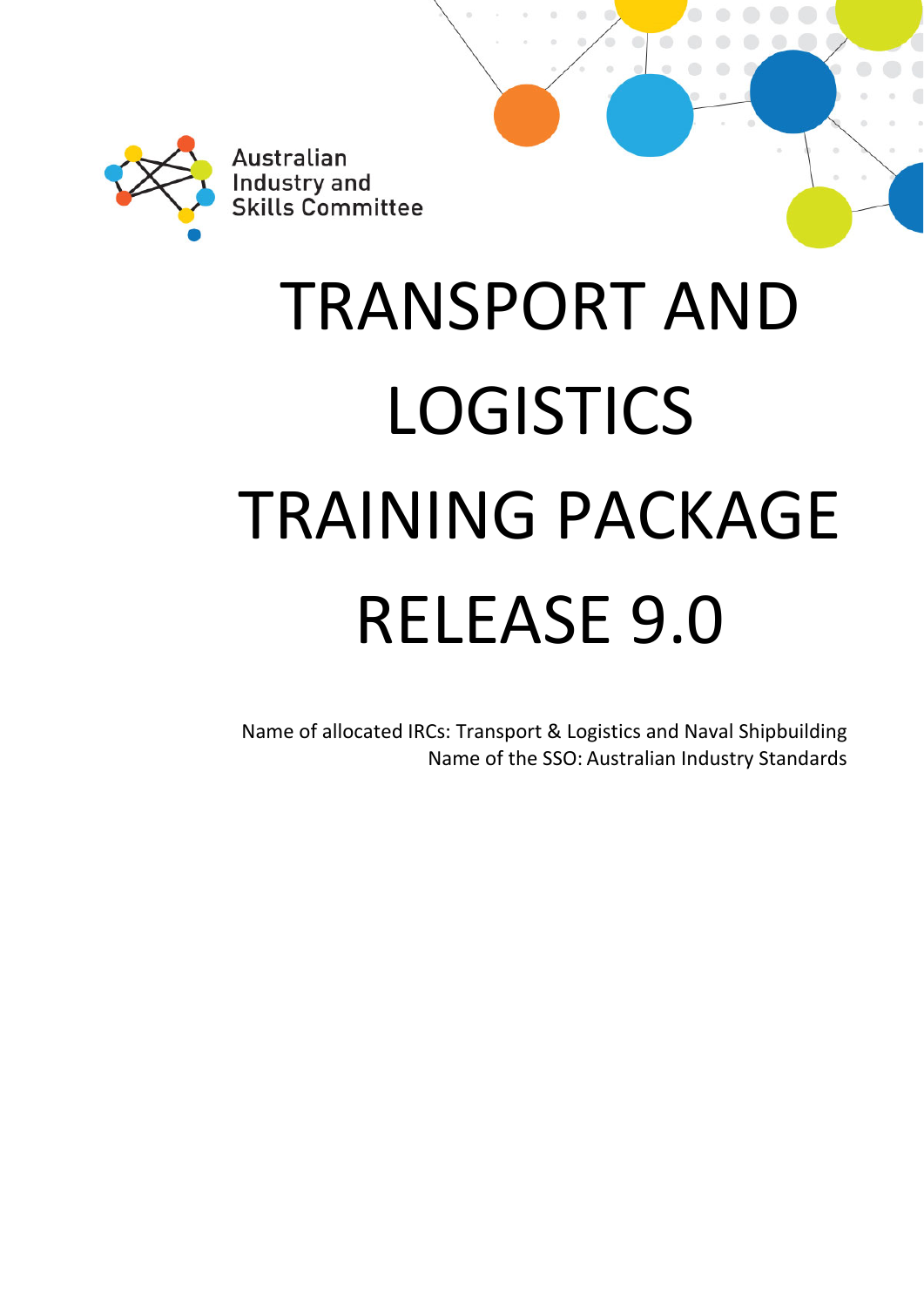## **1. Administrative details of the Case for Endorsement**

*Refer to Attachment A for the title and code for each of the training package components that are submitted for approval, and an indication of whether these are updated (including equivalence or non‐equivalence status), new or deleted products*

#### 1.1 Case for Change details

This Case for Endorsement (CfE) encompasses Training Package development activity proposed in the 2019 Naval Shipbuilding (NSB) Industry Skills Forecast.

The Case for Change was **approved at the 13 August 2019 AISC meting** and directed by the Commonwealth through **Activity Order AIS/TPD/2019‐20/001 (project TLI‐1)**

The project was initiated by the NSB Industry Reference Committee (IRC), with support from PwC's Skills for Australia (Skills Service Organisation). The NSB IRC is responsible for ensuring that the skilling requirements for the NSB and sustainment industries are reflected in relevant Training Packages.

The Transport and Logistics (T&L) IRC, on behalf of the NSB IRC, led this project to develop additional Integrated Logistics Support (ILS) Units of Competency where existing Units of Competency failed to meet the requirements of the NSB industry. The project addressed industry demand for enhanced technical skills across ILS and greater understanding of how it relates to current operational practices.

The initial project scope included developing Units of Competency for each of the following five support system constituent capabilities contained within ILS:

- Reliability Maintainability & Availability (RM&A)
- Maintenance Engineering
- Supply Support
- Technical Publications
- Configuration Management

During the course of development work, the Technical Advisory Committee (TAC) identified the need for two additional Units of Competency to deliver a more comprehensive coverage of Logistics Support Analysis (LSA) and consequently sought approval for the following two Units of Competency:

- Failure Mode, Effects and Criticality Analysis (FMECA)
- Level of Repair Analysis (LORA)

The change of scope, and a request for an extension to the original submission date was approved 17 August 2020.

The new Units of Competency have been developed primarily for application in a Defence integrated logistics environment. They have been added as electives in the TLI Diploma of Materiel Logistics qualification which was initially developed with significant input from Defence.

Three of the new Units of Competency have also been housed in a new *Conduct Logistics Support Analysis in Defence Materiel Logistics Skill Set.*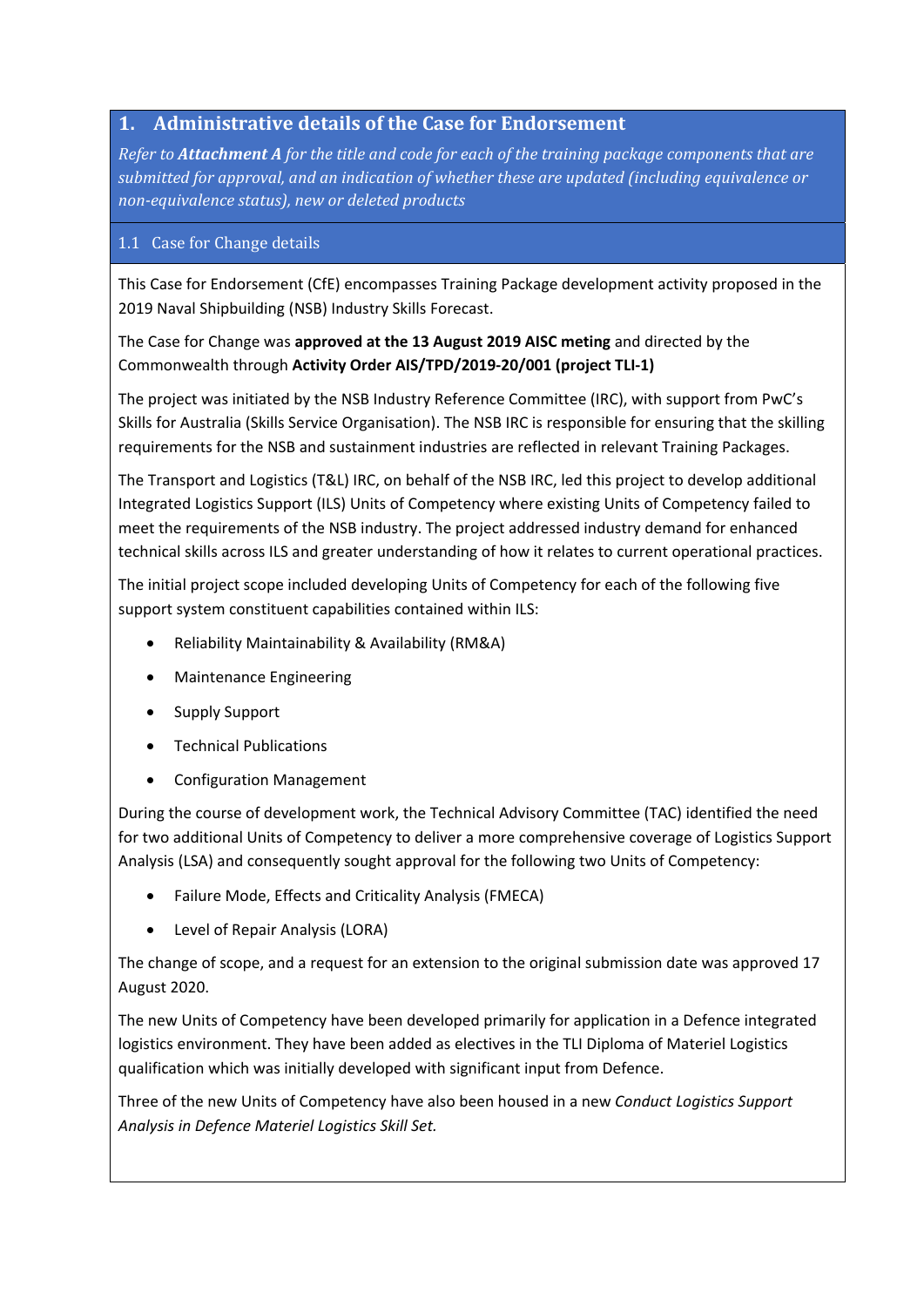#### 1.2 Timeframes and delays

A project extension to enable submission to the AISC February 2021 meeting (from previous submission date of 30 October 2020) was requested 12 August 2020 and approved 17 August 2020.

The extension was requested due to difficulties in engaging subject matter specialists which delayed planned the product development work of the TAC. In addition, due to the complex subject matter, the TAC recommended an additional two (2) Units of Competency be developed, which was supported by the NSB IRC.

#### **2. Changes to training products and how these will meet the needs of industry**

*Refer to Attachment B for information on how the proposed updates to qualifications will better support job roles in industry.*

Seven new ILS units of competency and one new Skill Set were developed where existing units of competency failed to meet the NSB industry requirements.

The project outputs ensure the integrated planning and action of several disciplines in conjunction with one another to ensure system availability. The planning of each element of ILS is ideally developed in coordination with the system engineering effort. Trade‐offs may be required between components in order to acquire a system that is: affordable, operable, supportable, sustainable, transportable and environmentally sound.

ILS professionals plan and direct the identification and development of logistics support and system requirements for military needs, with the goal of creating systems that last longer and require less support, thereby reducing costs and increasing return on investments. ILS therefore addresses these aspects of supportability not only during ship design and construction, but also throughout the operational life cycle of the ship.

#### **3. Stakeholder consultation strategy**

#### *Refer to Attachment C for:*

- *list of stakeholders that actively participated in consultation on the project*
- *summary feedback provided by stakeholder type and the IRCs response to this feedback*
- *summary of issues raised during stakeholder consultation and the IRCs response to these issues*

#### 3.1 Identification of stakeholders

Both the Transport and Logistics and the Naval Shipbuilding IRCs provided direction in the identification of relevant stakeholders to participate in this project.

Content developed covers a niche area of logistics primarily used in the defence sector. Stakeholders from Defence, as well as Defence Contracting services were engaged in the project.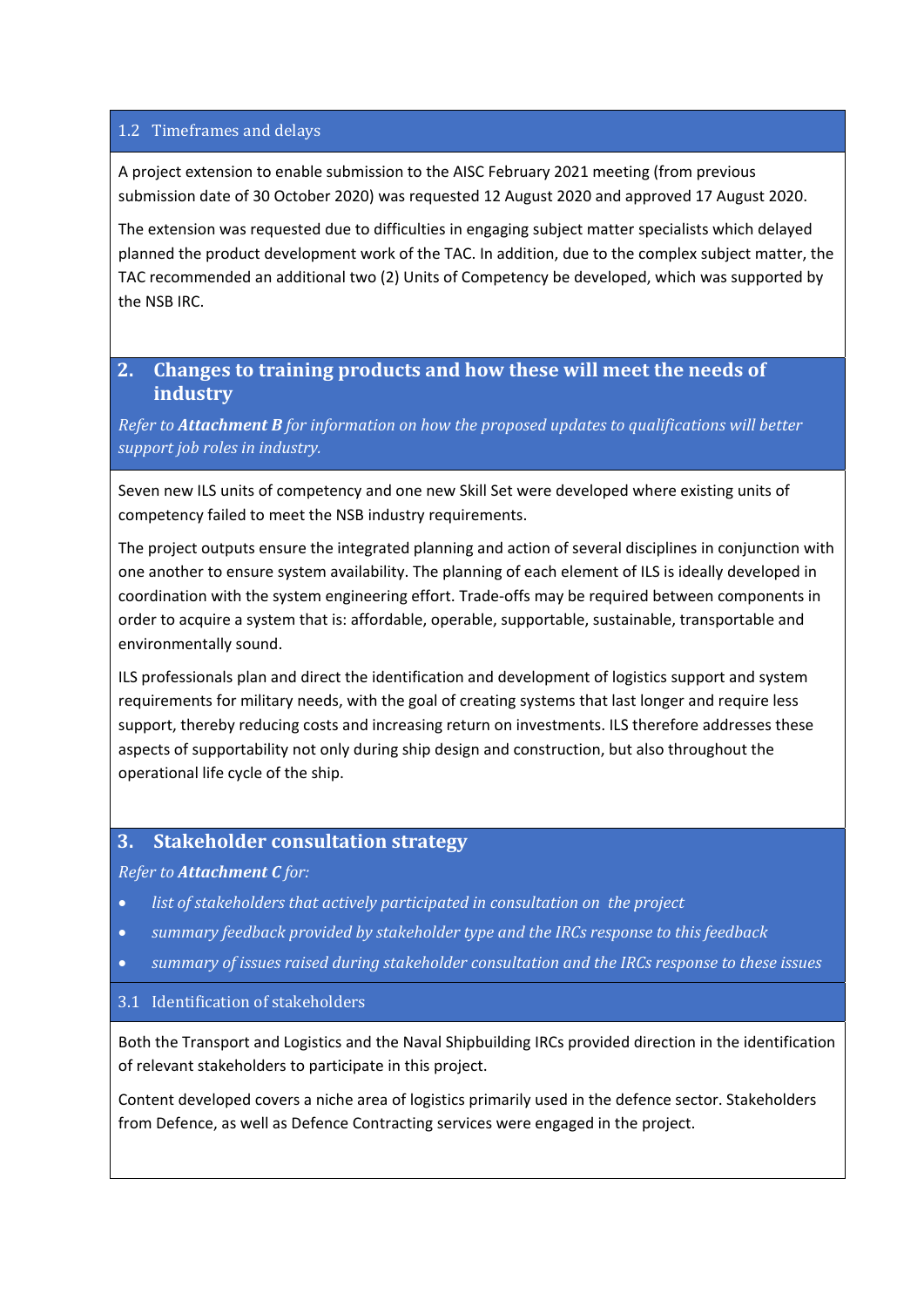#### 3.2 Strategies for engaging stakeholders

Engagement was driven through both the T&L and NSB IRCs (and their respective SSOs) to maximise reach and depth of engagement with appropriate stakeholders.

Throughout the development, AIS used the following communications strategies to ensure relevant stakeholders were consulted:

- IRC member communications to their relevant industry networks using various methods.
- Phone, video/teleconference meetings and emails to key industry stakeholders.
- Establishment of a Technical Advisory Committee (TAC) comprising 7 subject matter experts from Directorate of Navy Logistics Capability and Workforce Management, Naval Shipbuilding College, and NSB industry supplier.
- Communication to State and Territory Training Authorities (STAs) and VET regulators.
- Project updates to 2,033 T&L and NSB registered subscribers via direct email, with links to draft product on the website for public consultation and validation periods. This supported participation by Defence and naval shipbuilding stakeholders across Australia. The project was also promoted through the AIS newsletter.
- Formal feedback was received from 6 stakeholders, including Defence, across the two consultation periods.

As part of the AIS communication strategy, key industry stakeholders' views were sought, and all feedback presented to the TAC during initial drafting, redrafting and finalisation of products. Stakeholder feedback was considered and discussed with TAC members and all decisions made at TAC meetings were documented. As part of the AIS communication strategy, all key industry stakeholders were regularly informed of the expected changes and impacts during the consultation periods.

Public consultation periods were:

- 7 August 2020 to 7 September 2020
- 17 September 2020 to 2 October 2020

#### 3.3 Participation by different types of stakeholders

Representatives from several areas of Defence, Defence Contractors and the Naval Shipbuilding College were represented on the TAC.

Australian Industry Standards (AIS) circulated material for consultation to Transport and Logistics and Defence registered stakeholders.

PwC's Skills for Australia circulated material for consultation to NSB stakeholders.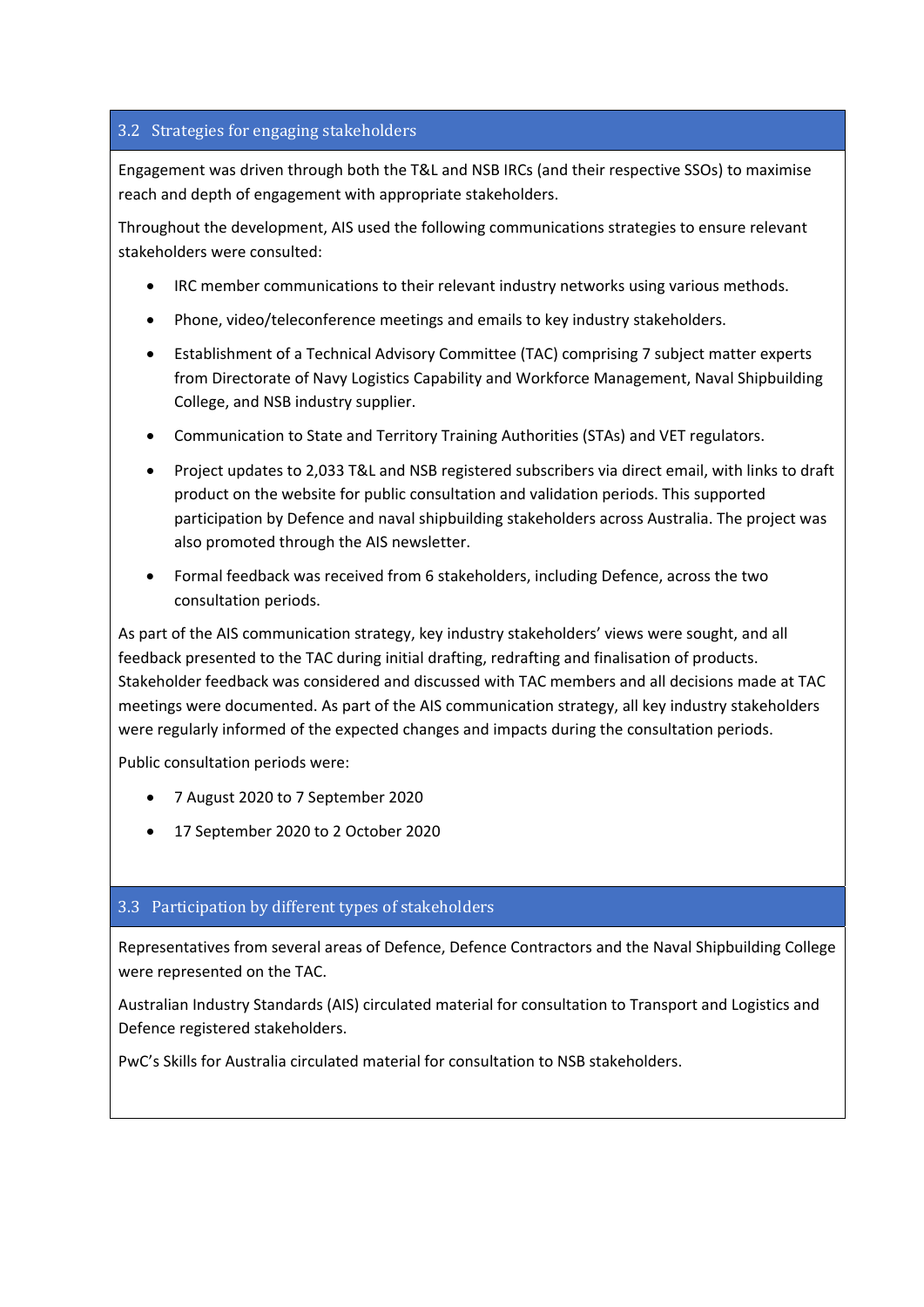#### **4. Evidence of industry support**

#### 4.1 Industry support

The Transport and Logistics and NSB IRCs signed off on this CfE on 17 December 2020.

Industry stakeholders from the NSB, Defence and integrated logistics sectors were represented on the TAC or the IRC in relation to this project. The project covers a relatively niche area of ILS, but there was substantial feedback provided by a relatively small number of relevant stakeholders throughout the development process.

Feedback provided during consultation was constructive, and the TAC considered each item of feedback and took the appropriate action. Most concerns were resolved during the first round of public consultation, with only very minor additions provided during final validation consultation. The TAC unanimously supported the final products, with the Australian Defence Capability and Sustainment Group (CASG) attending the final TAC meeting as a guest and also providing support for the final products.

#### 4.2 Engagement of States and Territories

All State/Territory Training Authorities (STAs) were provided with all draft products and advised of the opportunity to provide feedback through the AIS website on the CfE over the period: 18 November 2020 to 4 December 2020. Relevant Industry Training Advisory Bodies (ITAB's) were consulted throughout the process.

All STAs provided written support for the Case for Endorsement.

#### 4.3 Mitigation strategies

A key focus of the project was alignment of the training products with existing Defence standards, systems and processes. It was identified during development that two additional Units of Competency were required to cover other significant areas of LSA. As a result, the coverage of Units of Competency developed provides a comprehensive coverage of LSA in a Defence environment.

The revised qualification is equivalent to the one it supersedes. All other components in this CfE are new and therefore no mapping relationships exist.

No components are proposed for deletion.

#### 4.4 Letters of industry support

Letters of support are provided as part of this submission.

**5. Dissenting views** 

5.1 Dissenting views/issues raised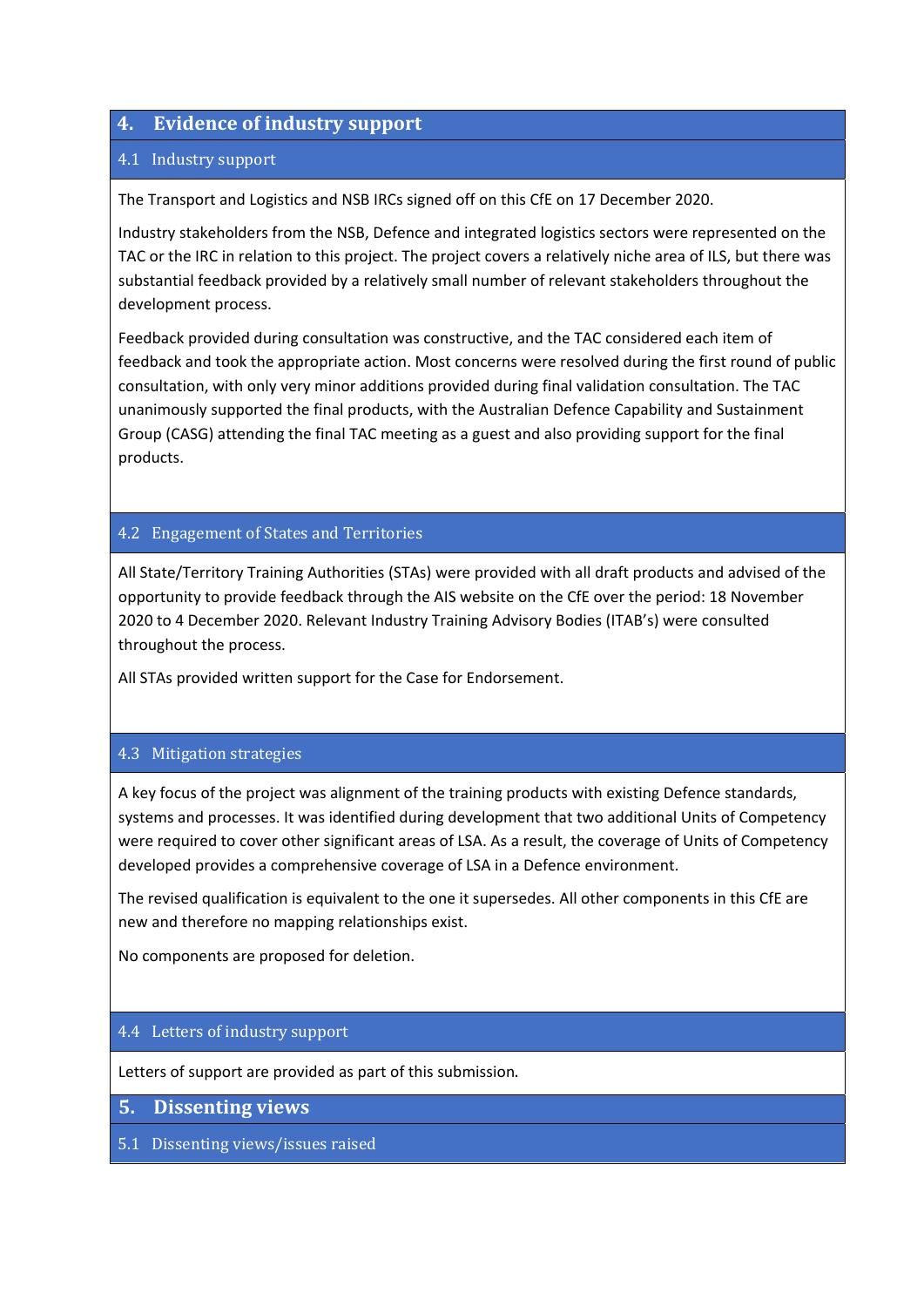No dissenting views were expressed by any stakeholder/s during the development of new units and updating of the Diploma qualification.

#### 5.2 Rationale for approval

Not applicable

#### **6. Reports by exception**

No reports by exception.

Support was received from all State Training Authorities and no stakeholders requested anything be reported by exception.

#### **7. Mandatory Workplace Requirements**

Refer to Attachment D for a list of the units of competency, the MWR, the rationale for this, and *evidence of employer support for this requirement.*

No Mandatory Workplace Requirements in Training Package product developed.

#### **8. Implementation of the new training packages**

#### 8.1 Implementation issues

AIS used a consultation model that allowed individuals to comment on the draft training products throughout the process. Stakeholders have not identified implementation issues post this review and development. The newly developed Units of Competency will also sit inside the existing TLI Diploma of Materiel Logistics and a new logistics support analysis Skill Set enabling immediate use of the training products.

The TLI Transport and Logistics Training Package Companion Volume Implementation Guide (CVIG) has been updated accordingly to ensure that Registered Training Organisations (RTOs) have information regarding implementation. The CVIG for the TLI Transport and Logistic Training Package Release 9.0 provides advice on implementation of TLI Transport and Logistics Training Package products across a range of settings.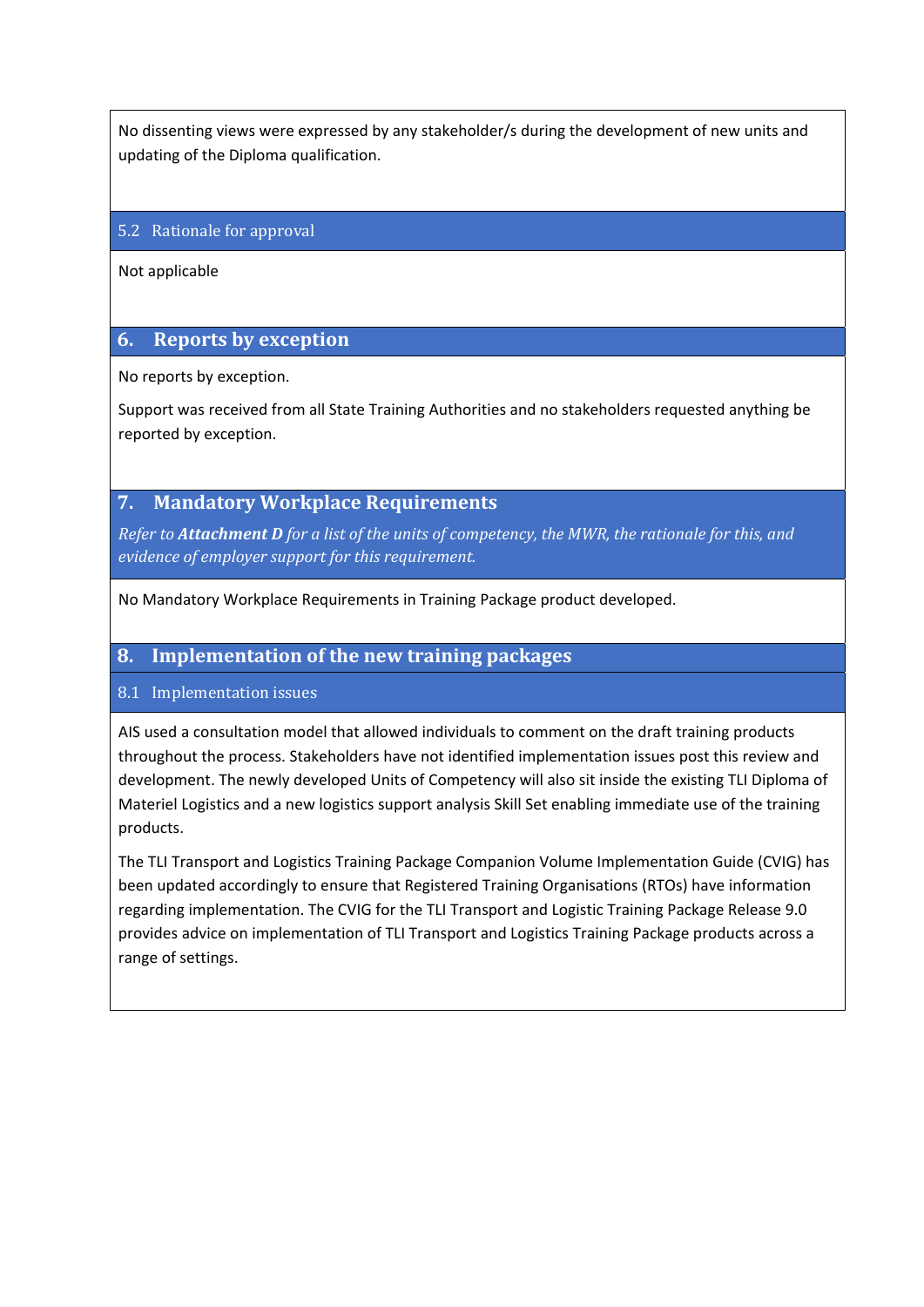#### 8.2 Potential for traineeship or apprenticeships

The qualification and new units are intended for upskilling of individuals who have significant experience and existing associated qualifications. They are not recommended as the basis for a Traineeship or Apprenticeship.

#### 8.3 Occupational and licensing requirements

There are no licensing requirements contained in the revised qualification, or in the new Skill Set and Units of Competency.

#### 8.4 Extension to transition period

*Where the need for an extension to the transition period is identified for training products that are* the subject of this Case for Endorsement, the SSO will apply to the relevant requlator for an extension *to transition, to mitigate the identified impact on other training products, particular student cohorts or industry business needs*

No extension to the transition period is requested.

#### **9. Quality Assurance**

*The Case for Endorsement meets the following requirements:* 

*Standards for Training Packages 2012*

*Training Package Products Policy*

*Training Package Development and Endorsement Process Policy*

*Companion Volume Implementation Guide is available and quality assured.*

*Copies of quality assurance reports are included in Attachment F.*

**10. Implementation of the Minister's priorities in training packages** 

*Refer to Attachment E for information on no enrolment and low enrolment qualifications reviewed as part of this project, and the outcomes of this review (i.e. product proposed for deletion or retention). Attachment D also includes the rationale for retaining no and/or low enrolment products when this is the proposal.* 

*Please include an explanation of how approval of the proposed training products will support the reform priorities for training packages agreed by skills ministers in November 2015 and October 2020:*

| of training products | Streamlining/rationalisation This project developed new content required to cover Integrated |
|----------------------|----------------------------------------------------------------------------------------------|
|                      | Logisitics Support for Naval Shipbuilding needs not currently included in                    |
|                      | any industry Training Package. The units developed were included in the                      |
|                      | existing Diploma of Materiel Logistics because this supports the skill                       |
|                      | development needs of occupations covered by this qualification.                              |
|                      |                                                                                              |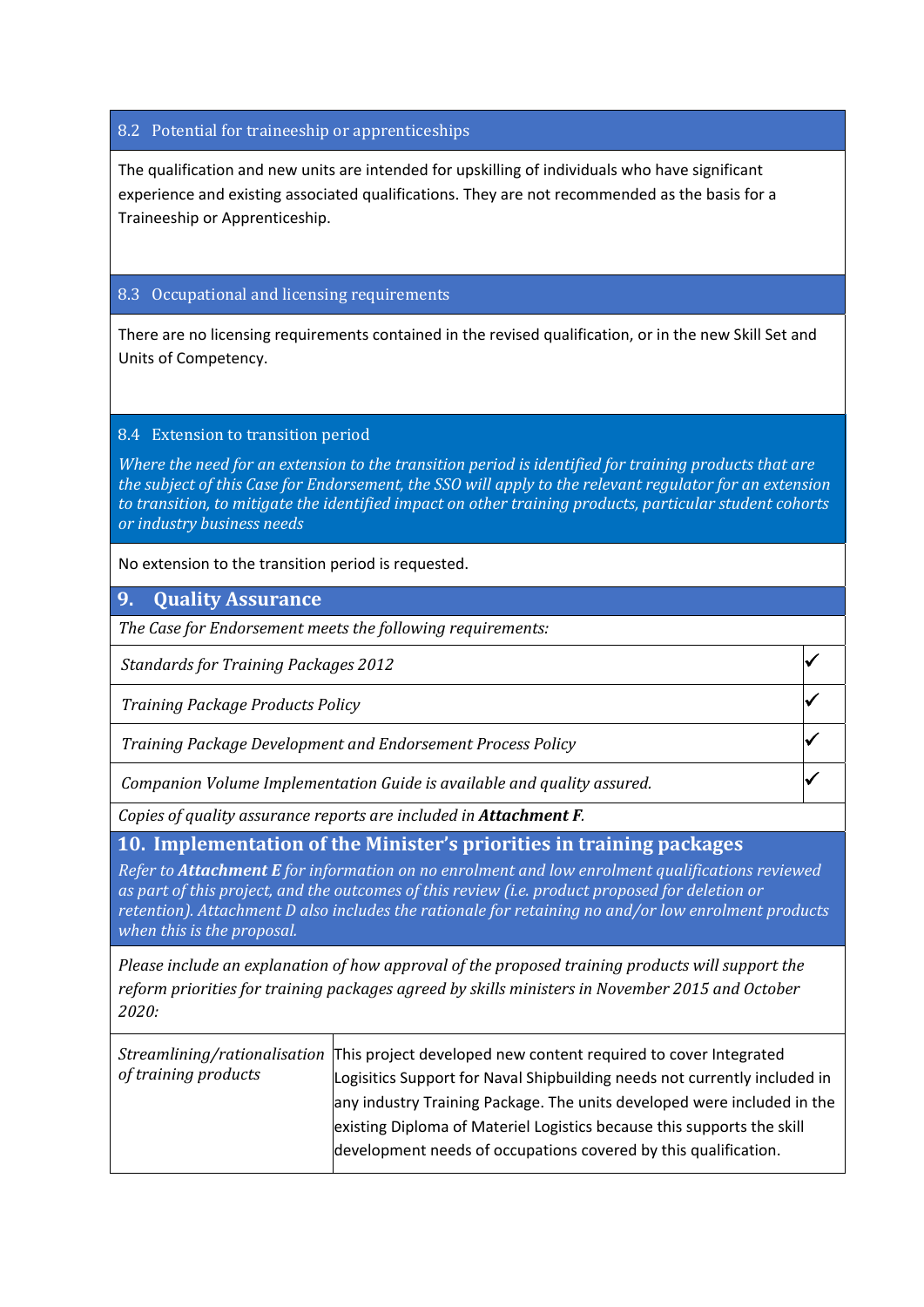|                                                                                                                                   | The qualification and Units of Competency were revised and developed                                                                                                                                                                                                                                                                                                                                 |
|-----------------------------------------------------------------------------------------------------------------------------------|------------------------------------------------------------------------------------------------------------------------------------------------------------------------------------------------------------------------------------------------------------------------------------------------------------------------------------------------------------------------------------------------------|
|                                                                                                                                   | to facilitate use by multiple transport and logistic sectors.                                                                                                                                                                                                                                                                                                                                        |
|                                                                                                                                   | TLI and DEF Training Packages were reviewed to determine if any existing<br>training products could be used.                                                                                                                                                                                                                                                                                         |
|                                                                                                                                   | Prior to project commencement the Naval Shipbuilding College had<br>undertaken a detailed analysis of all existing training products. Where<br>products existed to cover Integrated Logisitics Support for Naval<br>Shipbuilding they were identified and documented. This analysis led to<br>the identification of the units developed during this project as gaps which<br>needed to be addressed. |
|                                                                                                                                   | None of the proposed new components are supported by existing<br>training products.                                                                                                                                                                                                                                                                                                                  |
|                                                                                                                                   | This project was to develop a small number of new Units of Competency<br>and a Skill Set. No TLI Transport and Logistics Training Package compo-<br>nents are proposed for removal in this CfE.                                                                                                                                                                                                      |
| Ensure that more<br>information about industry's<br>expectations of training<br>delivery is available to<br>training providers to | Throughout the revision and development of the qualification and Units<br>of Competency, industry's expectation was to ensure flexible delivery<br>was available to ensure that all industry sub-sectors were able to utilise<br>the qualification and Units of Competency.                                                                                                                          |
| improve their delivery and to<br>consumers to enable more<br>informed course choices                                              | It is also expected that the outcomes delivered will address industry job<br>role expectations and compliance with regulatory requirements.                                                                                                                                                                                                                                                          |
|                                                                                                                                   | The TLI Transport and Logistics Training Package CVIG describes<br>additional requirements applicable to the learner's characteristics and<br>describes industry's expectations for training delivery.                                                                                                                                                                                               |
|                                                                                                                                   | The new components will supplement existing integrated and materiel<br>logistics qualifications and other endorsed and non-endorsed ILS training<br>products that have been identified by the Naval Shipbuilding College.<br>They will support recognition of skills and knowledge for both<br>experienced ILS, LSA and engineering support personnel.                                               |
| Ensure the training system<br>better supports individuals<br>to move more easily between<br>related occupations                   | The qualification fits into the transport and logistic industry employment<br>pathway and provides the flexibility to cover all identified job roles at<br>those levels. All qualifications are packaged to facilitate an opportunity to<br>switch occupational streams within industry.                                                                                                             |
|                                                                                                                                   | The skills and knowledge described in the Units of Competency are<br>appropriate for technical specialists with engineering experience wanting<br>to move into logistics support roles. The processes described are<br>transferable across different Defence services and to roles within<br>Defence contracting organisations.                                                                      |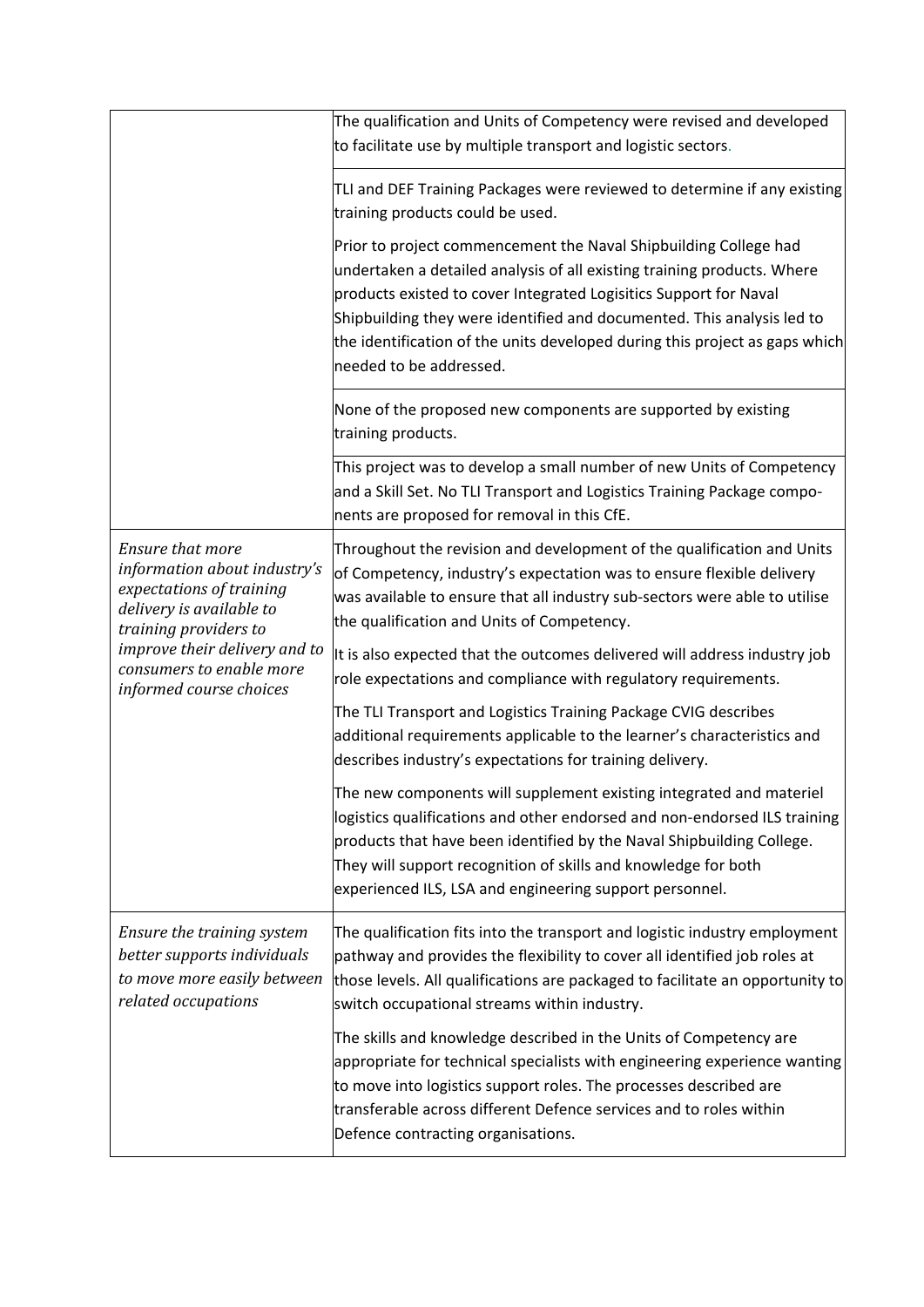| Improve the efficiency of the<br>training system by creating<br>units that can be owned and<br>used by multiple industry<br>sectors | The qualification and Units of Competency were revised and developed<br>to facilitate use by multiple transport and logistic sectors.<br>One new Skill Set was developed as part of this project. The new Units of<br>Competency that were developed are all suitable for inclusion into Skill |
|-------------------------------------------------------------------------------------------------------------------------------------|------------------------------------------------------------------------------------------------------------------------------------------------------------------------------------------------------------------------------------------------------------------------------------------------|
| Foster greater recognition of<br>skill sets and work with<br>industry to support their<br>implementation                            | Sets within the TLI Transport and Logistics Training Package and other<br>industry Training packages.<br>$\blacksquare$ . It is a set of $\blacksquare$ . The set of a set of $\blacksquare$ . The set of a set of $\blacksquare$                                                              |

## **11. A link to the full content of the proposed training package component(s)**

The AISC should be provided with a link to the full, developed training package component(s) to be approved under the Case for Endorsement.

*A link to the training package components proposed for endorsement is included here.*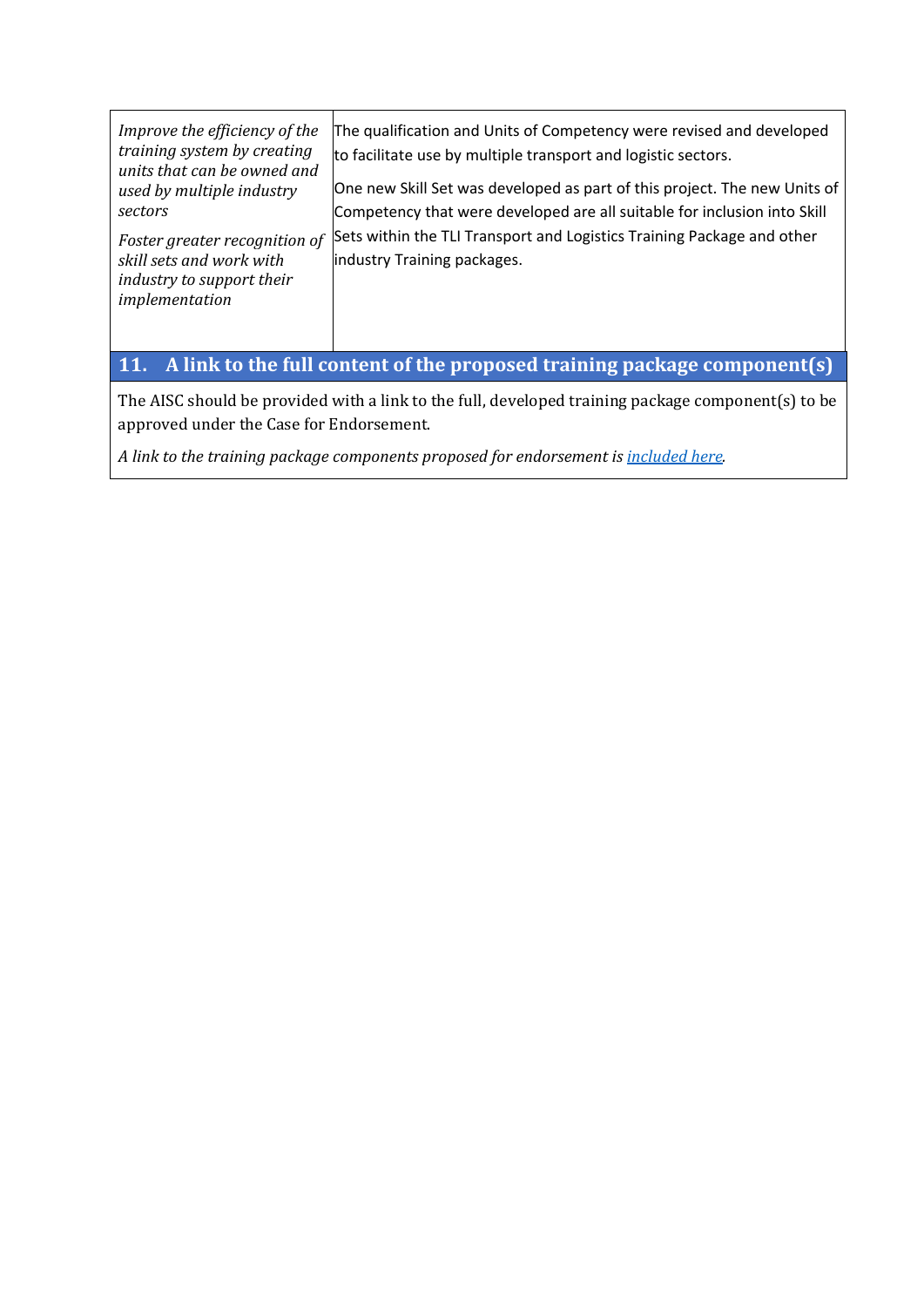| Name of Chair      | Mark McKenzie, Chair Transport and Logistics IRC |
|--------------------|--------------------------------------------------|
| Signature of Chair | $\overline{\phantom{a}}$                         |
| Date               | 17 December 2020                                 |
|                    |                                                  |
| Name of Chair      | Diane Edgerton, Chair Naval Shipbuilding IRC     |
| Signature of Chair |                                                  |
| Date               | 17 December 2020                                 |

This Case for Endorsement was agreed to by the Transport and Logistics IRC and Naval Shipbuilding IRC.

 $\overline{a}$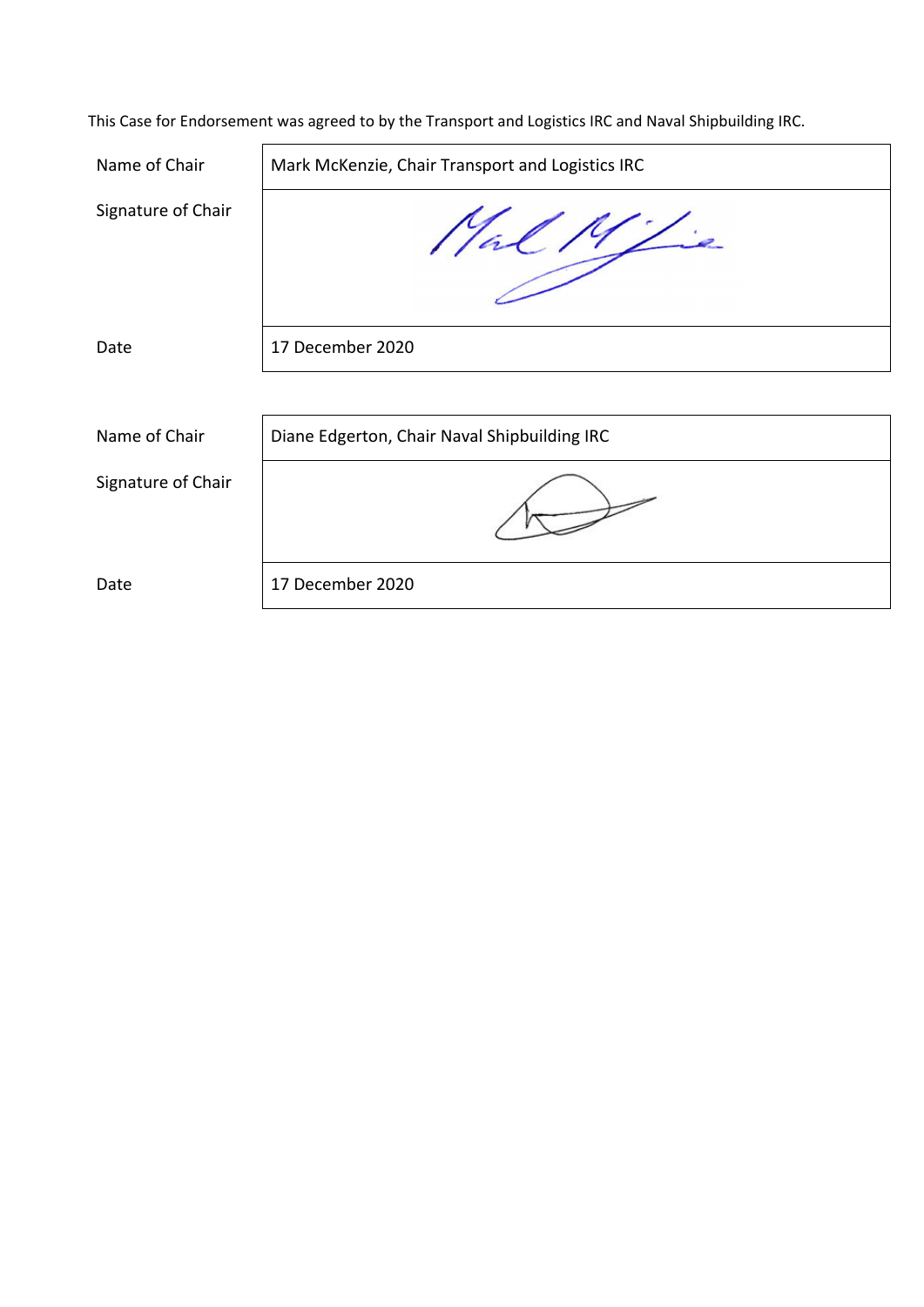## **Attachment A: Training products submitted for approval**

Please set out in the table below, the training products submitted for approval, including showing whether this is an updated, new or deleted **product.**

| <b>Training Product Name</b>                                                                          | <b>Type</b>    | For existing products,<br>equivalence/non-<br>equivalence status | For updated products, rationale for<br>equivalence/non-equivalence status              |
|-------------------------------------------------------------------------------------------------------|----------------|------------------------------------------------------------------|----------------------------------------------------------------------------------------|
| Qualifications                                                                                        |                |                                                                  |                                                                                        |
| TLI50420 Diploma of Materiel Logistics                                                                | <b>Updated</b> | Equivalent                                                       | New units of competency added to General<br>Elective group and updated imported units. |
| Units of competency                                                                                   |                |                                                                  |                                                                                        |
| TLIX0028X Develop technical publications to<br>support integrated logistics                           | <b>New</b>     | This is a new unit. No<br>equivalent unit.                       |                                                                                        |
| TLIX0029X Evaluate FMECA in a defence<br>integrated logistics environment                             | <b>New</b>     | This is a new unit. No<br>equivalent unit.                       |                                                                                        |
| TLIX0030X Evaluate LORA in a defence<br>integrated logistics environment                              | <b>New</b>     | This is a new unit. No<br>equivalent unit.                       |                                                                                        |
| TLIX0031X Provide maintenance engineering<br>support in a defence integrated logistics<br>environment | <b>New</b>     | This is a new unit. No<br>equivalent unit.                       |                                                                                        |
| TLIX0032X Undertake configuration<br>management to support integrated logistics                       | <b>New</b>     | This is a new unit. No<br>equivalent unit.                       |                                                                                        |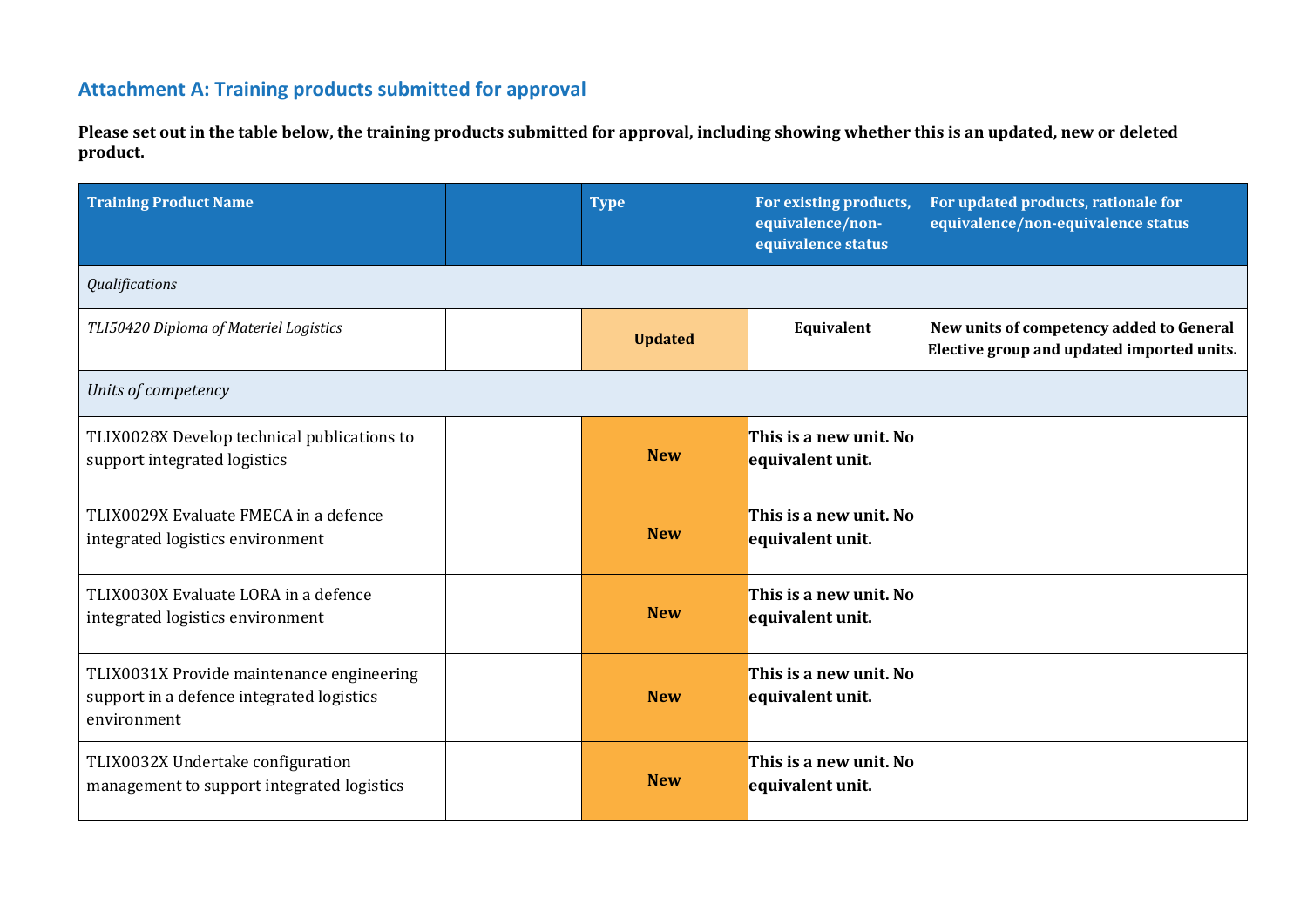| TLIX0033X Undertake RAM analysis in a<br>defence environment  | <b>New</b> | This is a new unit. No<br>equivalent unit. |  |
|---------------------------------------------------------------|------------|--------------------------------------------|--|
| TLIX0034X Undertake supply support in<br>integrated logistics | <b>New</b> | This is a new unit. No<br>equivalent unit. |  |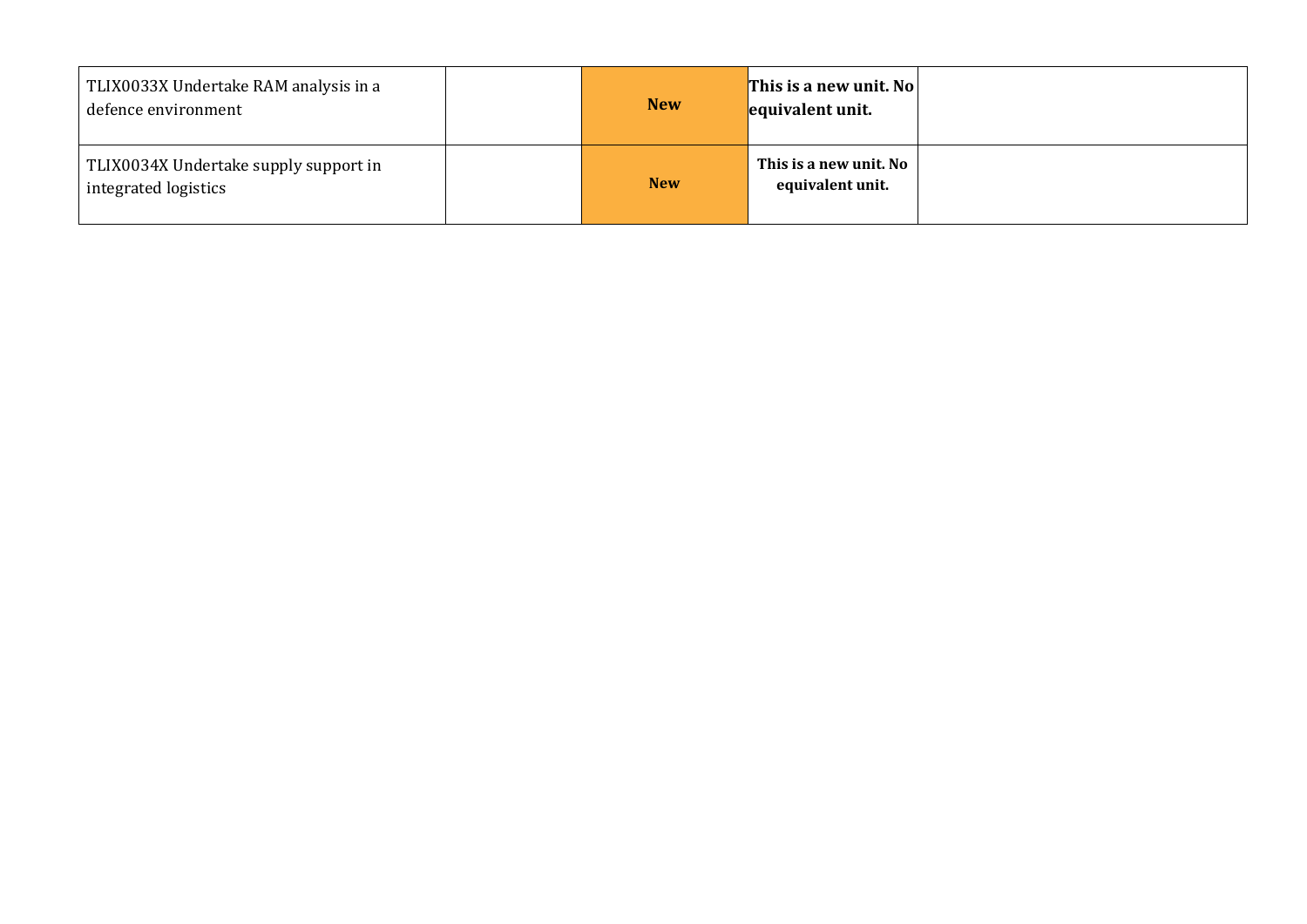## **Attachment B: How qualification updates support job roles**

Please use the table below to demonstrate how the proposed updates to qualifications will better support job roles

| <b>Job role</b>                                | <b>Qualification</b>                      | Proposed updates and how these better support the job role                                                                                                                                                        |
|------------------------------------------------|-------------------------------------------|-------------------------------------------------------------------------------------------------------------------------------------------------------------------------------------------------------------------|
| <b>Integrated Logistics Support</b><br>Manager | TLI50420 Diploma of Materiel<br>Logistics | The project addressed industry demand for enhanced technical skills across<br>integrated logistics support and greater understanding of how it relates to current<br>Defence operational practices.               |
|                                                |                                           | Seven new Units of Competency and one Skill Set were developed to provide a<br>national and standardised approach to meet the requirements of integrated logistics<br>support in the Naval Shipbuilding industry. |
| <b>Materiel Sustainment Manager</b>            | TLI50420 Diploma of Materiel<br>Logistics | The project addressed industry demand for enhanced technical skills across<br>integrated logistics support and greater understanding of how it relates to current<br>Defence operational practices.               |
|                                                |                                           | Seven new Units of Competency and one Skill Set were developed to provide a<br>national and standardised approach to meet the requirements of materiel<br>sustainment in the Naval Shipbuilding industry.         |
|                                                |                                           |                                                                                                                                                                                                                   |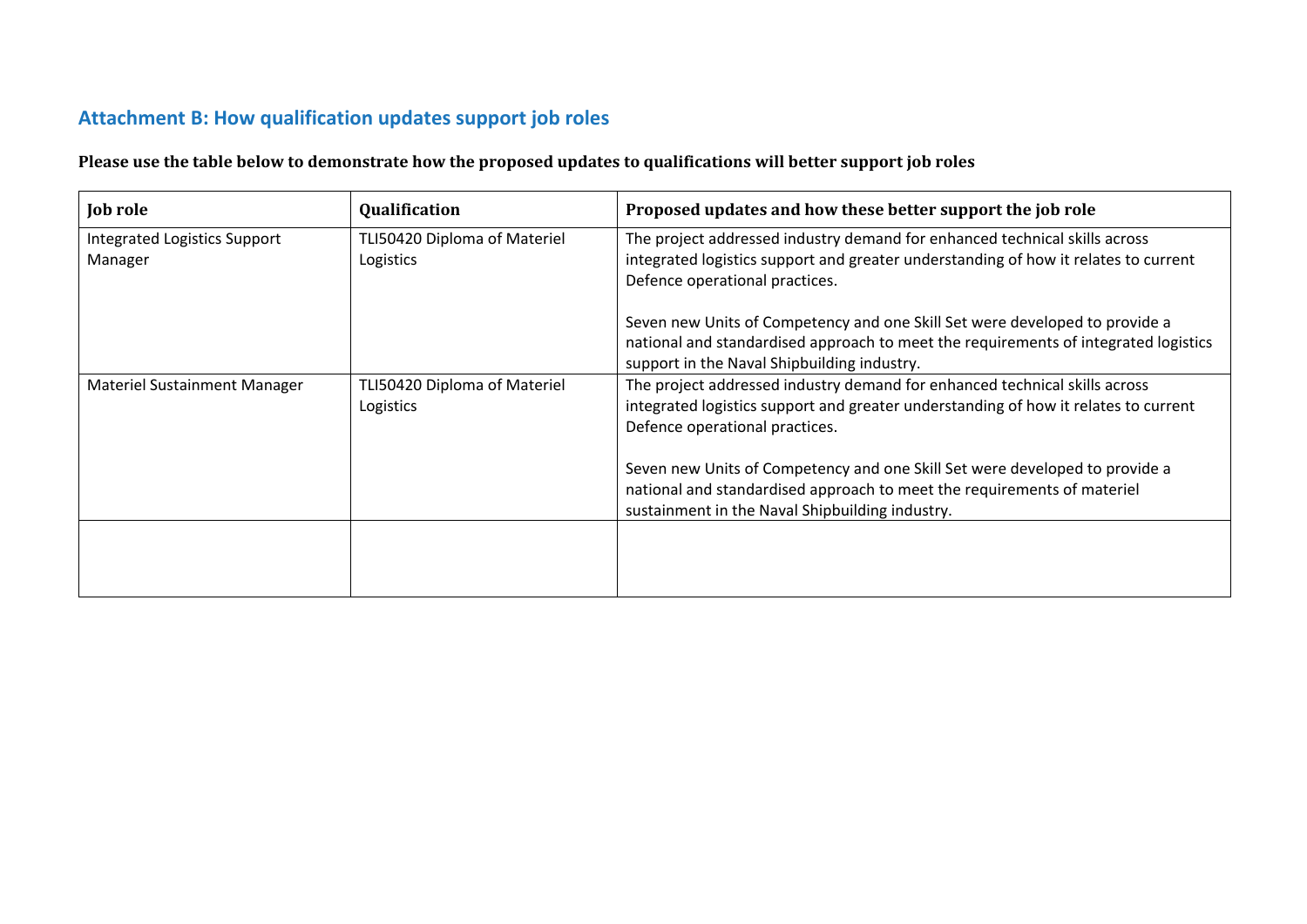#### **Attachment C: Stakeholder consultation**

#### **List of stakeholders that actively participated in stakeholder consultation for the project:**

| <b>Name</b>    | <b>Organisation</b>                                                               | <b>Title</b>                                                                   | <b>Industry</b>            | <b>Representation Type</b>          | <b>State</b> |
|----------------|-----------------------------------------------------------------------------------|--------------------------------------------------------------------------------|----------------------------|-------------------------------------|--------------|
| First Last     | e.g. Safe Work Australia                                                          | e.g. Director, WHS policy                                                      | e.g. Business Services     | e.g. Employer                       | $e.g.$ $ACT$ |
| Doug Thompson  | Luerssen Australia                                                                | <b>ILS Professional</b>                                                        | <b>Defence Contracting</b> | Employer                            | <b>SA</b>    |
| Mark Shannon   | Serco Defence                                                                     | <b>ILS Professional</b>                                                        | <b>Defence Contracting</b> | Employer                            | <b>ACT</b>   |
| Tony Stemm     | Innovative Transport safety<br>training and compliance                            | <b>Business Owner</b>                                                          | Transport and<br>Logistics | Employer                            | QLD          |
| David Pashen   | Leonardo Australia                                                                | Support Program Manager                                                        | <b>Defence Contracting</b> | Employer                            | <b>VIC</b>   |
| Simon Schiwy   | Directorate of Navy Logistics<br>Capability                                       | Commander (CMDR)                                                               | Defence                    | Employer                            | <b>NSW</b>   |
| Peter Chapman  | Directorate Navy Workforce<br>Management                                          | Lieutenant Commander (LCDR)<br>Maritime Logistics Officer<br>Workgroup Manager | Defence                    | Employer / Workforce<br>Development | <b>NSW</b>   |
| Nicholas Howie | Naval Shipbuilding College                                                        | <b>Training Solutions Manager</b>                                              | Defence                    | Employer                            | <b>SA</b>    |
| Craig Evans    | Department of Defence  <br>Capability Acquisition and<br><b>Sustainment Group</b> | <b>Functional Authority Product</b><br><b>Support Management</b>               | Defence                    | Employer                            | <b>VIC</b>   |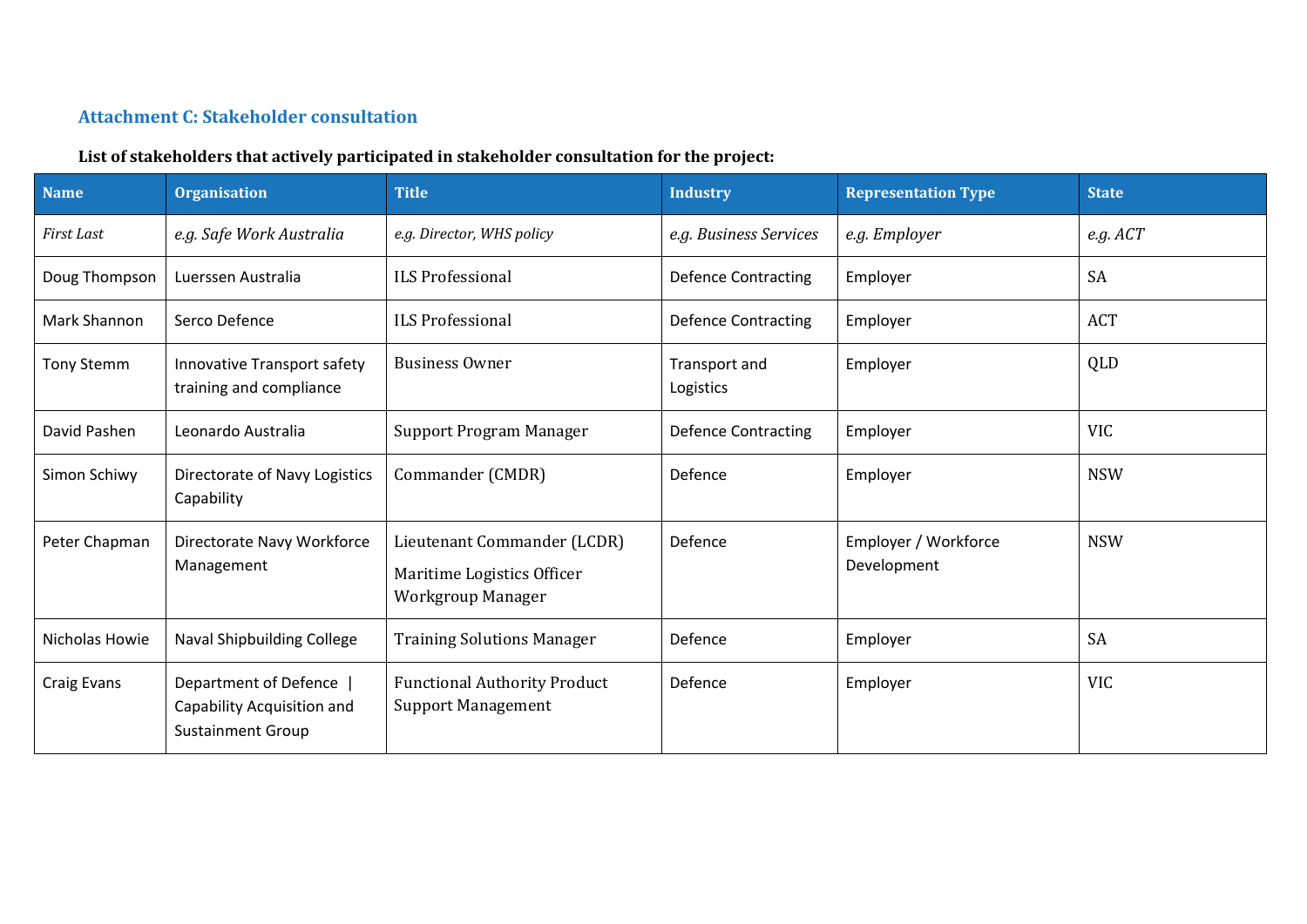## **Summary of Feedback by Stakeholder type:**

| <b>Stakeholder Type</b>                                             | <b>Key Feedback Points</b>                                                                                                                                                                                                                                                                                                                                                                                                   | <b>Actions Taken to Address Feedback</b>                                                                                                                                                                                                   |
|---------------------------------------------------------------------|------------------------------------------------------------------------------------------------------------------------------------------------------------------------------------------------------------------------------------------------------------------------------------------------------------------------------------------------------------------------------------------------------------------------------|--------------------------------------------------------------------------------------------------------------------------------------------------------------------------------------------------------------------------------------------|
| <b>Industry Reference Committee (IRC)</b><br><b>Representatives</b> | Feedback was provided during<br>consultation on technical content to ensure<br>it accurately reflected workplace needs                                                                                                                                                                                                                                                                                                       | The TAC considered feedback and adopted<br>$\bullet$<br>recommended changes in final components                                                                                                                                            |
| <b>Peak Industry Bodies</b>                                         | No feedback received                                                                                                                                                                                                                                                                                                                                                                                                         |                                                                                                                                                                                                                                            |
| <b>Employers (Non-IRC)</b>                                          | Feedback was provided during<br>consultation on technical content to ensure<br>it accurately reflected workplace needs.                                                                                                                                                                                                                                                                                                      | The TAC considered feedback and adopted<br>recommended changes where appropriate in final<br>components.                                                                                                                                   |
| <b>Regulators</b>                                                   | No feedback received                                                                                                                                                                                                                                                                                                                                                                                                         |                                                                                                                                                                                                                                            |
| <b>Registered Training Organisations (RTOs)</b>                     | Feedback was provided during<br>consultation on technical content to ensure<br>it accurately reflected workplace needs<br>Some feedback requested far more detail<br>be included in content. Many of the<br>suggestions were better suited to inclusion<br>in curriculum than in a unit of competency.<br>N.B. feedback was from a training provider who<br>deliver similar content outside of the accredited<br>VET system. | The TAC considered feedback and adopted<br>recommended changes in final components<br>Advice was provided to proponent on actions taken in<br>$\bullet$<br>response to their feedback and there were no objections<br>to final amendments. |
| <b>Training Boards/Other</b>                                        | No feedback received                                                                                                                                                                                                                                                                                                                                                                                                         |                                                                                                                                                                                                                                            |
| <b>State and Territory Training Authorities</b><br>(STAs)           | No feedback received                                                                                                                                                                                                                                                                                                                                                                                                         |                                                                                                                                                                                                                                            |
| <b>Unions</b>                                                       | No feedback received                                                                                                                                                                                                                                                                                                                                                                                                         |                                                                                                                                                                                                                                            |
| Please add other categories as appropriate                          |                                                                                                                                                                                                                                                                                                                                                                                                                              |                                                                                                                                                                                                                                            |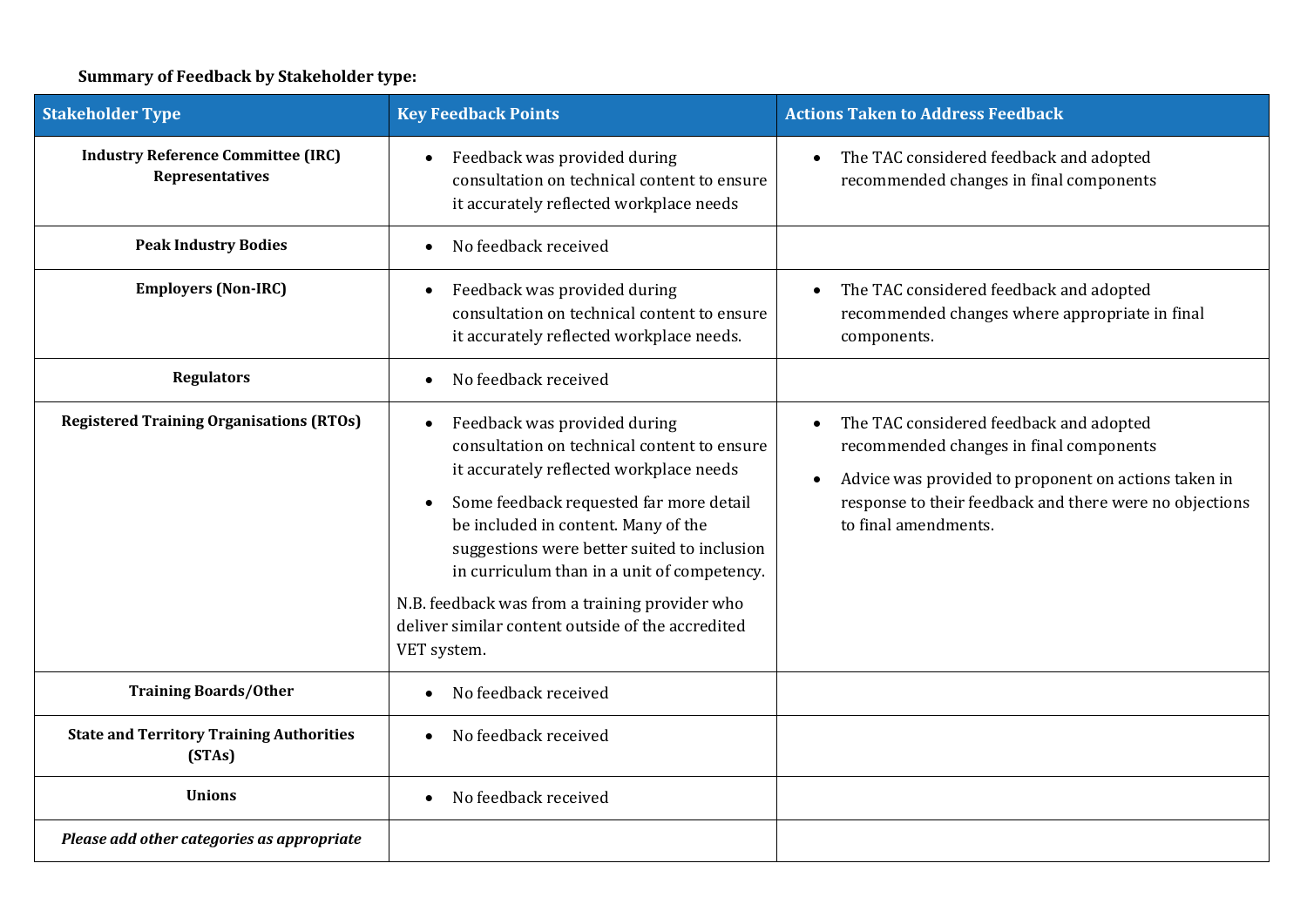#### **Summary of Issues raised during stakeholder consultation**

| <b>Issue raised</b>                           | <b>Key Feedback Points</b> | <b>Actions Taken to Address Feedback</b>                                                                                                                                                                                |
|-----------------------------------------------|----------------------------|-------------------------------------------------------------------------------------------------------------------------------------------------------------------------------------------------------------------------|
| Stakeholders have not raised<br><b>ISSUES</b> |                            | AIS used a consultation model that allowed individuals to comment on<br>the draft training products throughout the process. Stakeholders have not<br>identified implementation issues post this review and development. |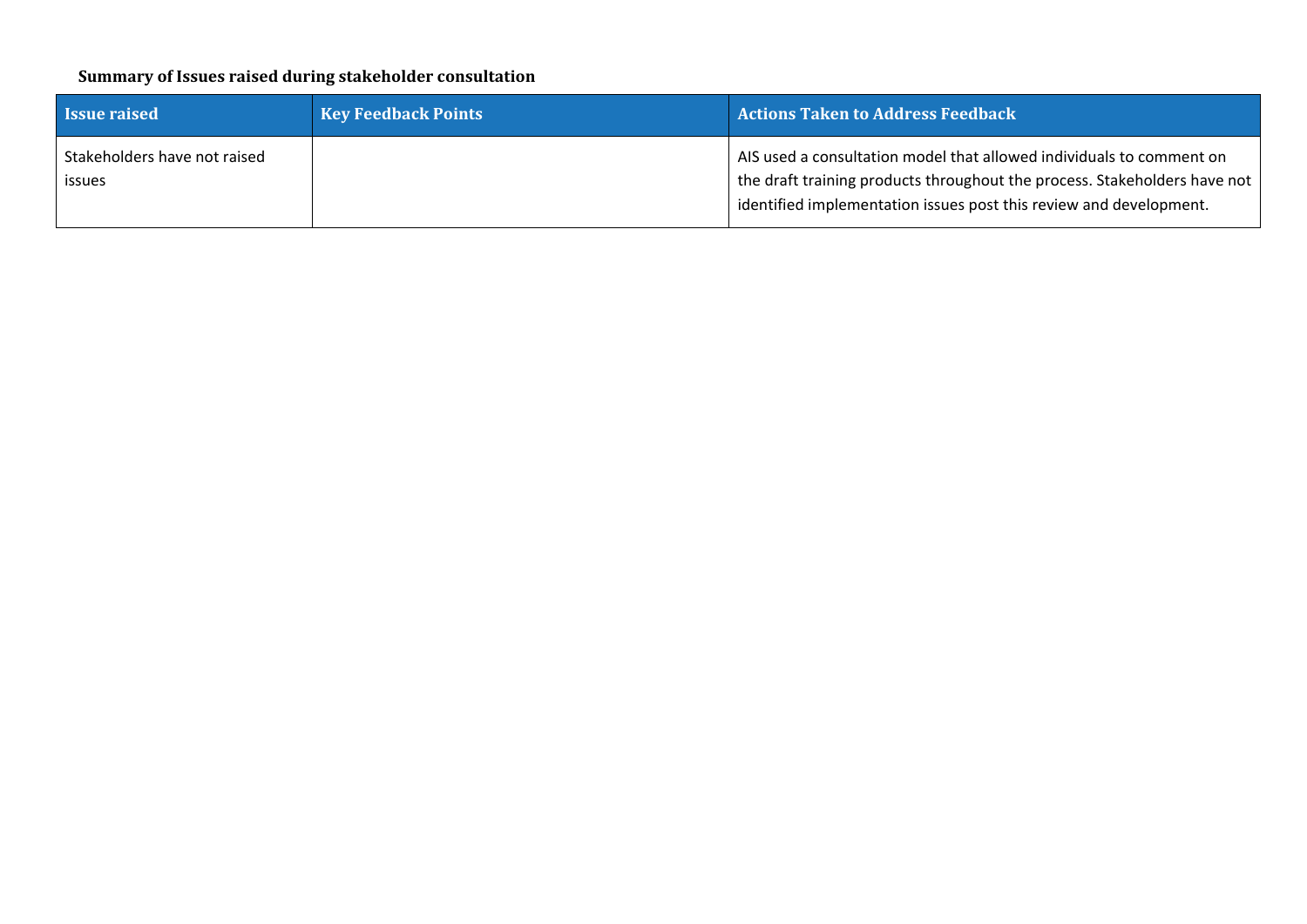#### **Attachment D: Mandatory Workplace Requirements in Training Products**

Please set out in the table below training products which include a mandatory workplace requirement (i.e. which must be completed in a workplace)

| Code/title | <b>Description of the</b><br>Requirement<br>(e.g. work placement,<br>assessment requirement) | <b>Rationale for Inclusion</b>                                               | <b>Evidence of employer support</b> |
|------------|----------------------------------------------------------------------------------------------|------------------------------------------------------------------------------|-------------------------------------|
|            |                                                                                              | No Mandatory Workplace Requirements in Training Package product<br>developed |                                     |
|            |                                                                                              |                                                                              |                                     |
|            |                                                                                              |                                                                              |                                     |
|            |                                                                                              |                                                                              |                                     |
|            |                                                                                              |                                                                              |                                     |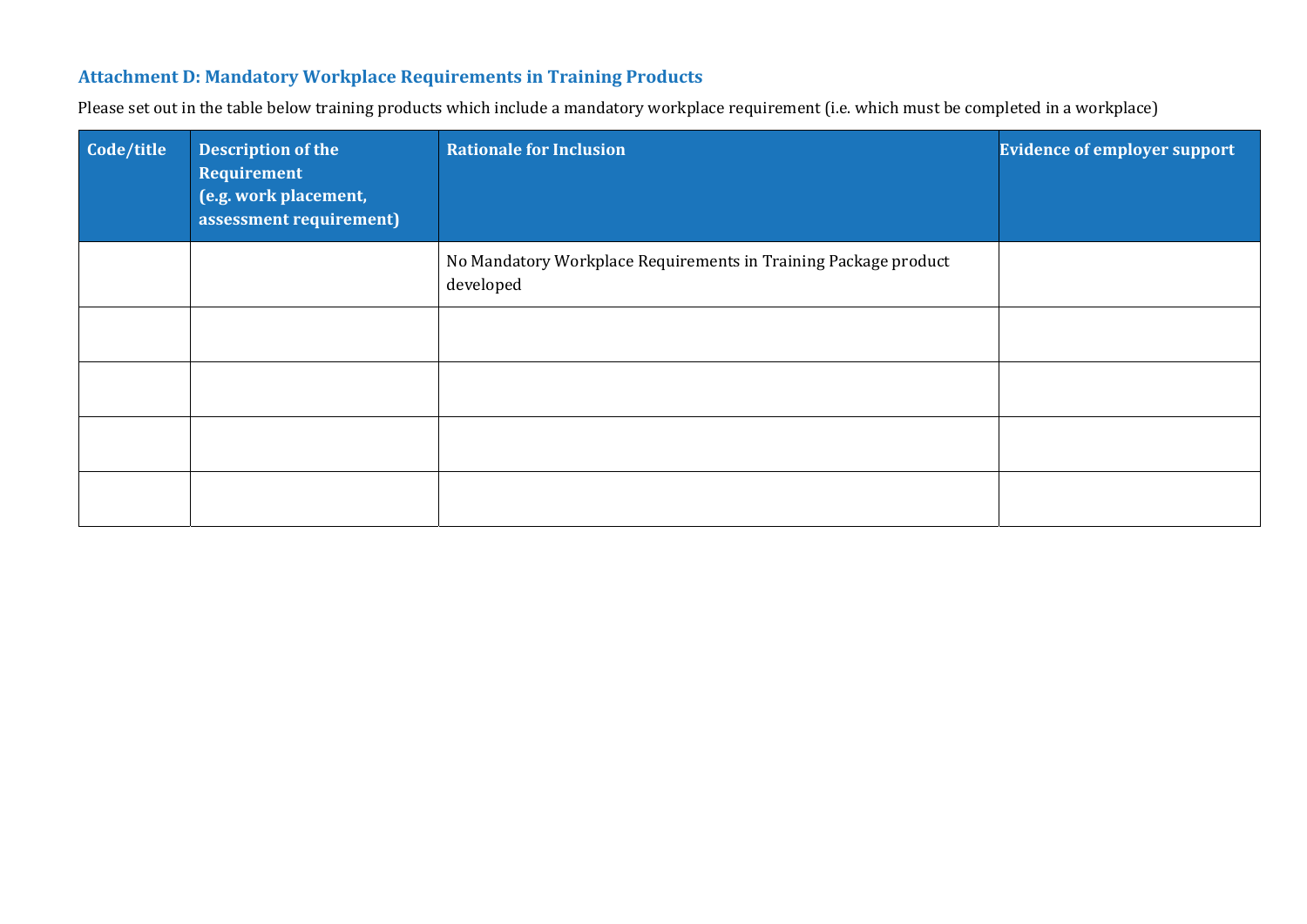#### **Attachment E: No enrolment and low enrolment training products**

#### **No Enrolment:**

Please set out in the table below those training products that have had no enrolments over the past three years for which data is available

| <b>Units of Competency</b>                |                                        |                                                                                                                                                                                                                                            |  |  |
|-------------------------------------------|----------------------------------------|--------------------------------------------------------------------------------------------------------------------------------------------------------------------------------------------------------------------------------------------|--|--|
| Name of Unit/Unit Code                    | <b>Proposed for retention/deletion</b> | <b>Rationale for Retention</b>                                                                                                                                                                                                             |  |  |
| <b>NIL</b>                                | <b>NIL</b>                             | A separate process is in train with the IRC at the direction of the<br>AISC reviewing content for deletion. This Case for Endorsement<br>proposes no content for deletion acknowledging the separate,<br>more focussed process is underway |  |  |
| <b>Qualifications</b>                     |                                        |                                                                                                                                                                                                                                            |  |  |
| Name of Qualification/ Qualification Code | <b>Proposed for retention/deletion</b> | <b>Rationale for Retention</b>                                                                                                                                                                                                             |  |  |
| TLI50420 Diploma of Materiel Logistics    | Retention                              | Defence is AVETMISS Exempt, so no enrolment details are<br>known.                                                                                                                                                                          |  |  |

#### **Low Enrolment:**

Please set out in the table below those training products that have had low enrolments over the past three years for which data is available<sup>1</sup>

| <b>Units of Competency</b>    |                                        |                                                                                                                                                                                                                                            |
|-------------------------------|----------------------------------------|--------------------------------------------------------------------------------------------------------------------------------------------------------------------------------------------------------------------------------------------|
| <b>Name of Unit/Unit Code</b> | <b>Proposed for retention/deletion</b> | <b>Rationale for Retention</b>                                                                                                                                                                                                             |
| <b>NIL</b>                    | <b>NIL</b>                             | A separate process is in train with the IRC at the direction of the<br>AISC reviewing content for deletion. This Case for Endorsement<br>proposes no content for deletion acknowledging the separate,<br>more focussed process is underway |

<sup>1</sup> Low enrolment training products are qualifications or units of competency that have had less than 42 enrolments in each of the past three years *(this is the maximum no. of enrolments for the bottom 25% of qualifications based on average enrolments over 2016 ‐ 2018)*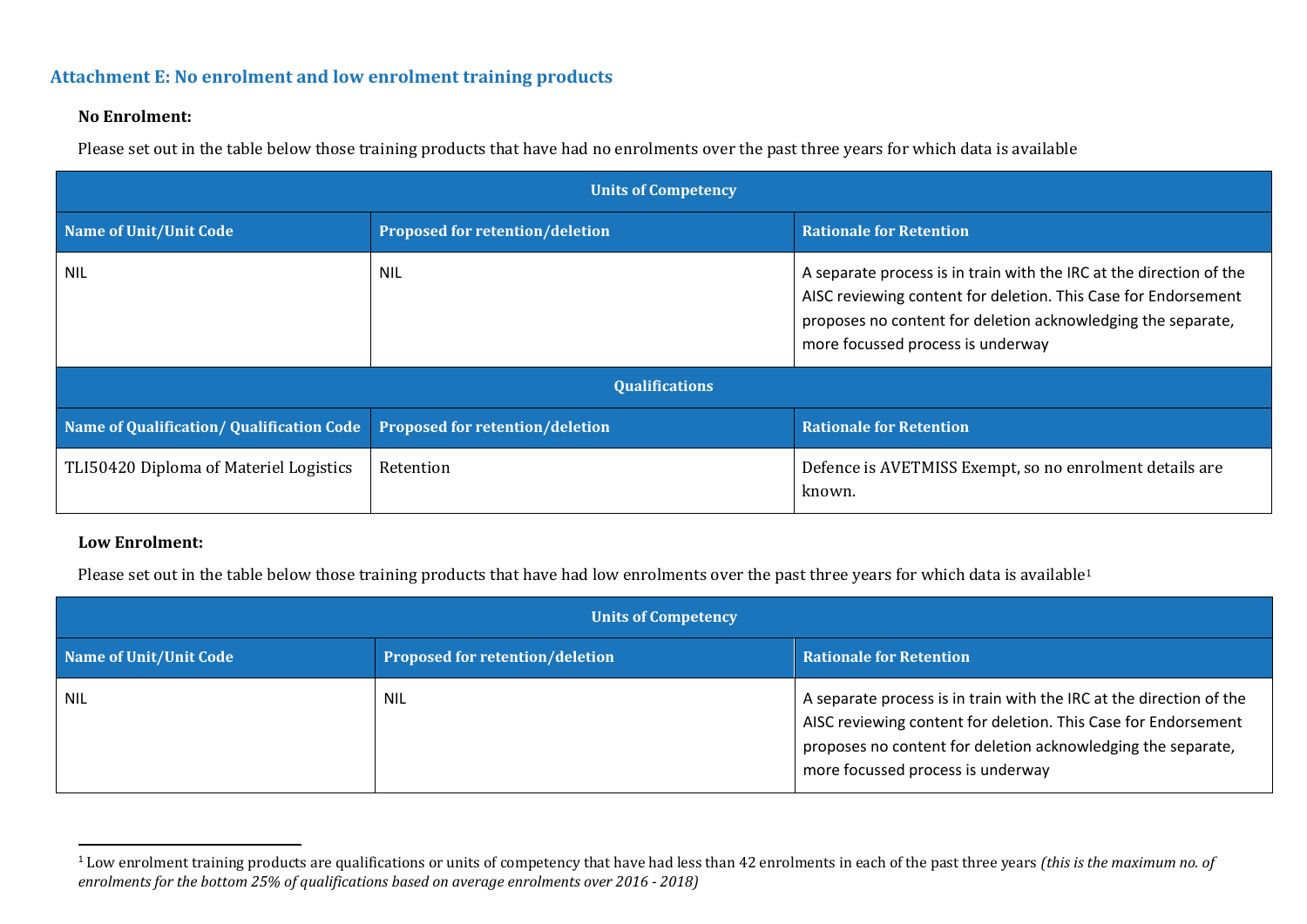| <b>Qualifications</b>                                                    |            |                                                                                                                                                                                                                                            |
|--------------------------------------------------------------------------|------------|--------------------------------------------------------------------------------------------------------------------------------------------------------------------------------------------------------------------------------------------|
| Name of Qualification/Qualification Code Proposed for retention/deletion |            | <b>Rationale for Retention</b>                                                                                                                                                                                                             |
| <b>NIL</b>                                                               | <b>NIL</b> | A separate process is in train with the IRC at the direction of the<br>AISC reviewing content for deletion. This Case for Endorsement<br>proposes no content for deletion acknowledging the separate,<br>more focussed process is underway |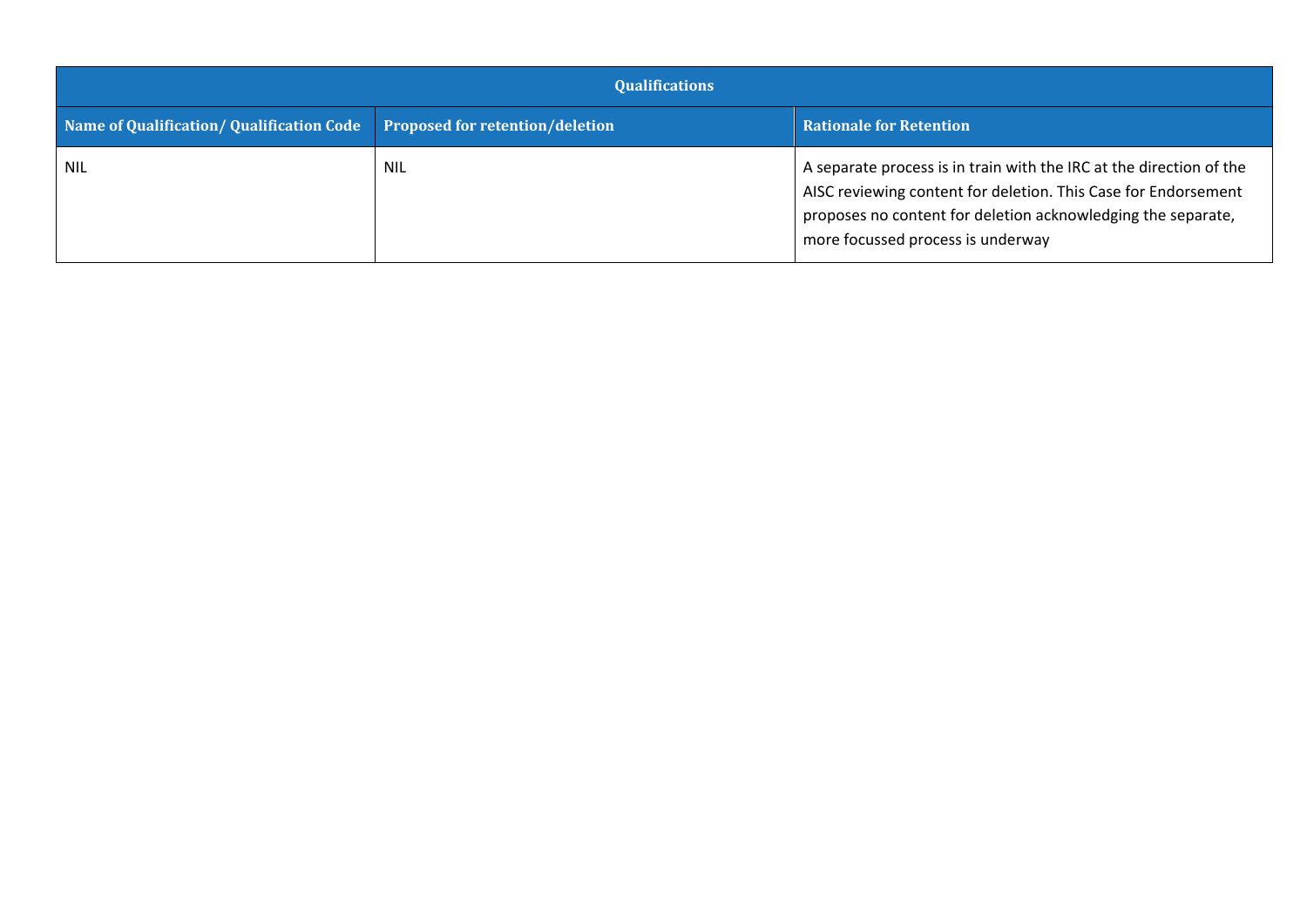#### **Attachment F: Quality assurance reports**

#### **INDEPENDENT EQUITY REPORT**

#### **Section 1 – Cover page**

| Information required                                                                                                                                               | <b>Detail</b>                                                                                                                                                                                                                                                                                                                                                                                                                                                                                                                                                                                                                                                                                       |
|--------------------------------------------------------------------------------------------------------------------------------------------------------------------|-----------------------------------------------------------------------------------------------------------------------------------------------------------------------------------------------------------------------------------------------------------------------------------------------------------------------------------------------------------------------------------------------------------------------------------------------------------------------------------------------------------------------------------------------------------------------------------------------------------------------------------------------------------------------------------------------------|
| Training Package title and code                                                                                                                                    | TLI Transport and Logistics Training Package Release 9.0                                                                                                                                                                                                                                                                                                                                                                                                                                                                                                                                                                                                                                            |
| Number of new qualifications and<br>their titles <sup>1</sup>                                                                                                      | <b>Nil</b>                                                                                                                                                                                                                                                                                                                                                                                                                                                                                                                                                                                                                                                                                          |
| Number of revised qualifications and<br>their titles                                                                                                               | One revised qualification:<br>TLI50420 Diploma of Materiel Logistics                                                                                                                                                                                                                                                                                                                                                                                                                                                                                                                                                                                                                                |
| Number of new units of competency<br>and their titles                                                                                                              | Seven new Units of Competency:<br>TLIX0028X Develop technical publications to sup-<br>$\bullet$<br>port integrated logistics<br>TLIX0029X Evaluate FMECA in a defence integrated<br>٠<br>logistics environment<br>TLIX0030X Evaluate LORA in a defence integrated lo-<br>$\bullet$<br>gistics environment<br>TLIX0031X Provide maintenance engineering sup-<br>$\bullet$<br>port in a defence integrated logistics environment<br>TLIX0032X Undertake configuration management to<br>$\bullet$<br>support integrated logistics<br>TLIX0033X Undertake RAM analysis in a defence in-<br>$\bullet$<br>tegrated logistics environment<br>TLIX0034X Undertake supply support in integrated<br>logistics |
| Number of revised units of compe-<br>tency and their titles                                                                                                        | <b>Nil</b>                                                                                                                                                                                                                                                                                                                                                                                                                                                                                                                                                                                                                                                                                          |
| Confirmation that the draft training<br>package components meet the re-<br>quirements in Section 2 Equity check-<br>list of draft training package compo-<br>nents | It is the view of the equity reviewer that the training<br>package developer has met the requirements in Section 2<br>Equity checklist of draft training package components.                                                                                                                                                                                                                                                                                                                                                                                                                                                                                                                        |
| Is the Equity Report prepared by a<br>member of the Quality Assurance<br>Panel? If 'yes' please provide the name.                                                  | $N0$ <sup>2</sup>                                                                                                                                                                                                                                                                                                                                                                                                                                                                                                                                                                                                                                                                                   |
| Date of completion of the report                                                                                                                                   | 10 November 2020                                                                                                                                                                                                                                                                                                                                                                                                                                                                                                                                                                                                                                                                                    |

# **Section 2 – Equity checklist of draft training package components**

<sup>1</sup> *When the number of training products is high* t*he titles can be presented as an attached list.*

<sup>&</sup>lt;sup>2</sup> Person that is not a member of the Training Package Quality Assurance Panel is required to provide to the SSO information demonstrating experience in analysis of equity issues in the training or educational context; demonstrated understanding of *vocational education and training; and details of relevant qualifications and/or professional memberships.*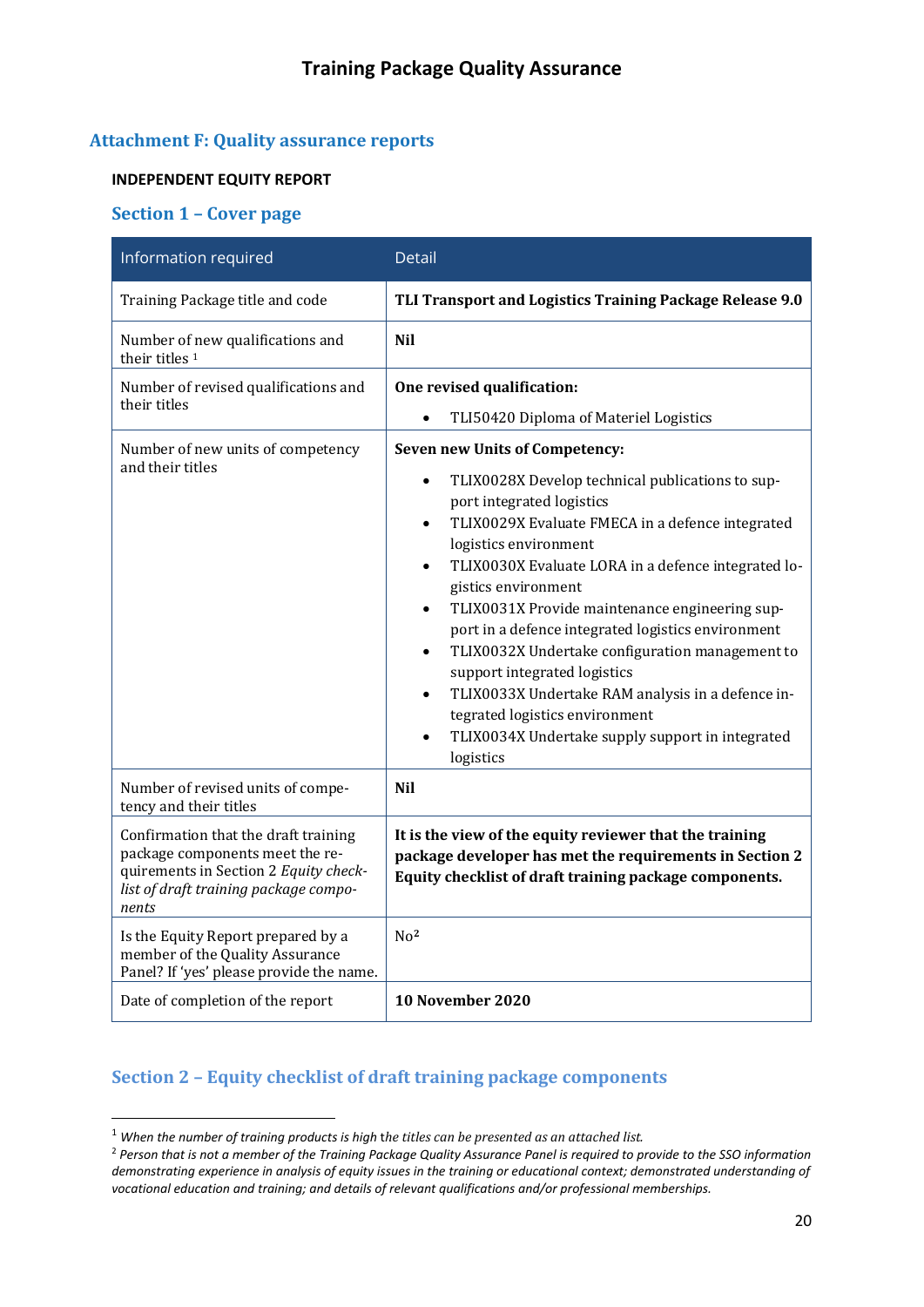| <b>Equity requirements</b>                                                                                                                                                                                                                                                                                                                                                                                                                                                                                                          | Equity reviewer comments                                                                                                                                                                                                                                                                                                                                                                                                                                                                                                                                                                                                                                                                                                                                                                                                                                                                                                                                                                                                                                                                                                                                                                                                                                                                                                                                                                                                                                                                                                                                                                                                                                                                                                                                                                                                                                                                                                                                                                                                                                                                                                                                                                                                                                                                                                                                         |  |
|-------------------------------------------------------------------------------------------------------------------------------------------------------------------------------------------------------------------------------------------------------------------------------------------------------------------------------------------------------------------------------------------------------------------------------------------------------------------------------------------------------------------------------------|------------------------------------------------------------------------------------------------------------------------------------------------------------------------------------------------------------------------------------------------------------------------------------------------------------------------------------------------------------------------------------------------------------------------------------------------------------------------------------------------------------------------------------------------------------------------------------------------------------------------------------------------------------------------------------------------------------------------------------------------------------------------------------------------------------------------------------------------------------------------------------------------------------------------------------------------------------------------------------------------------------------------------------------------------------------------------------------------------------------------------------------------------------------------------------------------------------------------------------------------------------------------------------------------------------------------------------------------------------------------------------------------------------------------------------------------------------------------------------------------------------------------------------------------------------------------------------------------------------------------------------------------------------------------------------------------------------------------------------------------------------------------------------------------------------------------------------------------------------------------------------------------------------------------------------------------------------------------------------------------------------------------------------------------------------------------------------------------------------------------------------------------------------------------------------------------------------------------------------------------------------------------------------------------------------------------------------------------------------------|--|
|                                                                                                                                                                                                                                                                                                                                                                                                                                                                                                                                     | Provide brief commentary on whether the draft endorsed<br>components meet each of the equity requirements                                                                                                                                                                                                                                                                                                                                                                                                                                                                                                                                                                                                                                                                                                                                                                                                                                                                                                                                                                                                                                                                                                                                                                                                                                                                                                                                                                                                                                                                                                                                                                                                                                                                                                                                                                                                                                                                                                                                                                                                                                                                                                                                                                                                                                                        |  |
| The training package component(s)<br>comply with Standard 2 of the Stand-<br>ards for Training Packages 2012. The                                                                                                                                                                                                                                                                                                                                                                                                                   | It is the view of the equity reviewer that the training pack-<br>age developer has complied with the Training Package<br>Products Policy (TPPP).                                                                                                                                                                                                                                                                                                                                                                                                                                                                                                                                                                                                                                                                                                                                                                                                                                                                                                                                                                                                                                                                                                                                                                                                                                                                                                                                                                                                                                                                                                                                                                                                                                                                                                                                                                                                                                                                                                                                                                                                                                                                                                                                                                                                                 |  |
| standard requires compliance with the<br>Training Package Products Policy, specif-<br>ically with the access and equity re-<br>quirements:<br>• Training Package developers must<br>meet their obligations under Com-<br>monwealth anti-discrimination legis-<br>lation and associated standards and<br>regulations.<br>• Training Package developers must en-<br>sure that Training Packages are flexi-<br>ble and that they provide guidance<br>and recommendations to enable rea-<br>sonable adjustments in implementa-<br>tion. | Commonwealth anti-discrimination legislation and associ-<br>ated standards and regulations have been upheld by the<br>training package developer. Additionally, Australia's federal<br>anti-discrimination laws have been maintained through ap-<br>propriate use of language and reference in the product de-<br>velopment. These are contained in the following legislation:<br>Age Discrimination Act 2004<br>Disability Discrimination Act 1992<br>$\bullet$<br>Racial Discrimination Act 1975<br>$\bullet$<br>Sex Discrimination Act 1984<br>$\bullet$<br>The draft Units of Competency do not have pre-requisites<br>and the revised qualification does not have entry require-<br>ment. This removes barrier to learning and provides flexi-<br>bility and equity to learners.<br>The draft units are contained in a TLI qualification; how-<br>ever, they have been designed to also allow for implementa-<br>tion in the Defence Industry for individuals supporting and<br>conducting integrated logistics functions. The draft qualifi-<br>cation incorporates the use of units from other endorsed<br>training packages which promotes flexibility and cross sec-<br>tor learning.<br>Flexibility and reasonable adjustment are also supported<br>through a standard statement in the unit's assessment con-<br>ditions: 'simulated workplace operational situations that<br>replicate workplace conditions.' This provides options to de-<br>sign realistic industry environments that closely align to the<br>real situation for both training and assessment.<br>The draft units have been intentionally designed to contain<br>technical skills and knowledge applicable to the standard<br>performance expected in the workplace. This is due to the<br>specific and technical nature of the tasks involved in those<br>units. The application section of the units contains explana-<br>tion of industry terminology used allowing for clear inter-<br>pretation for training providers and learners.<br>Multiples entry and exit points are clearly mentioned in the<br>Companion Volume Implementation Guide (CVIG), in rela-<br>tion to apprenticeship and VET in School programs. A spe-<br>cific pathway chart to further qualification and careers in<br>Deployment and Material Logistics Management is also pro-<br>vided in the CVIG. |  |

# **Section 3 ‐ Training Package Quality Principles**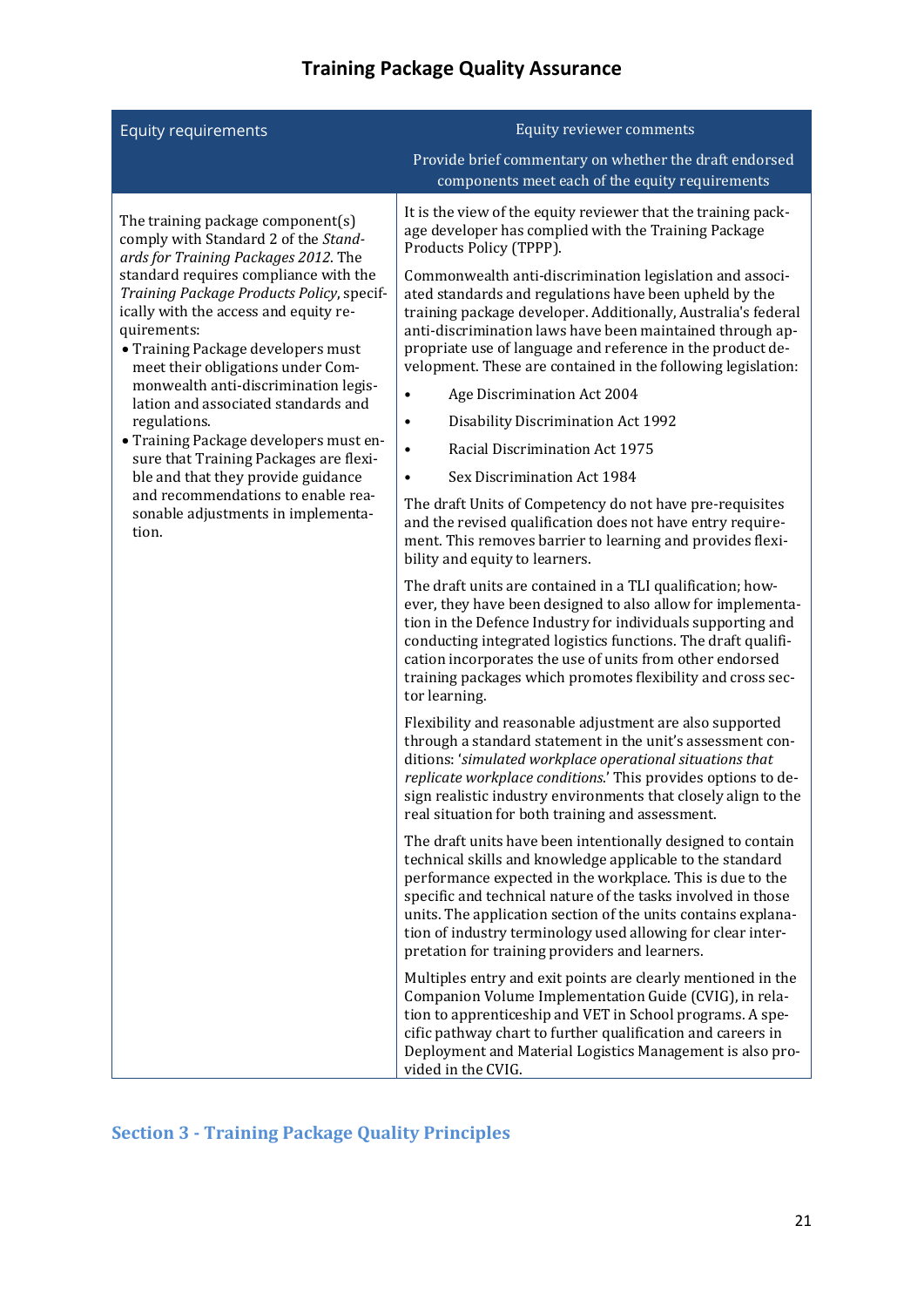#### **Quality Principle 4**

Be **flexible** to meet the diversity of individual and employer needs, including the capacity to adapt to changing job roles and workplaces.

#### *Key features*

Do the units of competency meet the diversity of individual and employer needs and support equitable access and progression of learners?

What evidence demonstrates that the units of competency and their associated assessment requirements are clearly written and have consistent breadth and depth so that they support implementation across a range of settings?

Are there other examples that demonstrate how the key features of flexibility are being achieved?

| <b>Equity requirements</b>                                                                                                                                               | Equity reviewer comments                                                                                                                                                                                                                                                                                                                                                                                                                                              |
|--------------------------------------------------------------------------------------------------------------------------------------------------------------------------|-----------------------------------------------------------------------------------------------------------------------------------------------------------------------------------------------------------------------------------------------------------------------------------------------------------------------------------------------------------------------------------------------------------------------------------------------------------------------|
| 1. What evidence demonstrates that the<br>draft components provide flexible quali-<br>fications/units of competency that ena-<br>ble application in different contexts?' | Do the units of competency meet the diversity of indi-<br>vidual and employer needs and support equitable ac-<br>cess and progression of learners?                                                                                                                                                                                                                                                                                                                    |
|                                                                                                                                                                          | Yes. The Units of Competency do not require any pre-requi-<br>sites, and this supports equitable access and removing bar-<br>rier to learning. There are no licencing, legislative or certifi-<br>cation requirements applicable to the Units of Competency.                                                                                                                                                                                                          |
|                                                                                                                                                                          | They contain clear and concise language, and the applica-<br>tion section of the units contains explanation of industry<br>terminology used allowing for clear interpretation for train-<br>ing providers and learners.                                                                                                                                                                                                                                               |
|                                                                                                                                                                          | The qualification TLI50420 Diploma of Materiel Logistics<br>does not have any entry requirements. It provides suitable<br>core and specialist and general elective units of competency<br>for those engaging in materiel sustainment and integrated<br>logistics management roles. The job roles outlined in the<br>qualification description cover a range of potential job out-<br>comes.                                                                           |
|                                                                                                                                                                          | What evidence demonstrates that the units of compe-<br>tency and their associated assessment requirements<br>are clearly written and have consistent breadth and<br>depth so that they support implementation across a<br>range of settings?                                                                                                                                                                                                                          |
|                                                                                                                                                                          | Language used is clear, concise, and applicable to a range of<br>settings allowable by the intent of the Units<br>Language in each section of the units and assessment re-<br>quirements are at the appropriate level for those operating<br>in the industry<br>The application section of the units contains explanation of                                                                                                                                          |
|                                                                                                                                                                          | industry terminology used allowing for clear interpretation<br>for training providers and learners. The suitability of the<br>units is also expressed in the application section: 'This unit<br>is appropriate for technical specialists supporting integrated<br>logistics functions. Typically, these individuals will have exist-<br>ing vocational or higher education qualifications related to<br>engineering, and significant engineering support experience.' |
|                                                                                                                                                                          | The performance criteria relate well to the elements and<br>support consistent work processes                                                                                                                                                                                                                                                                                                                                                                         |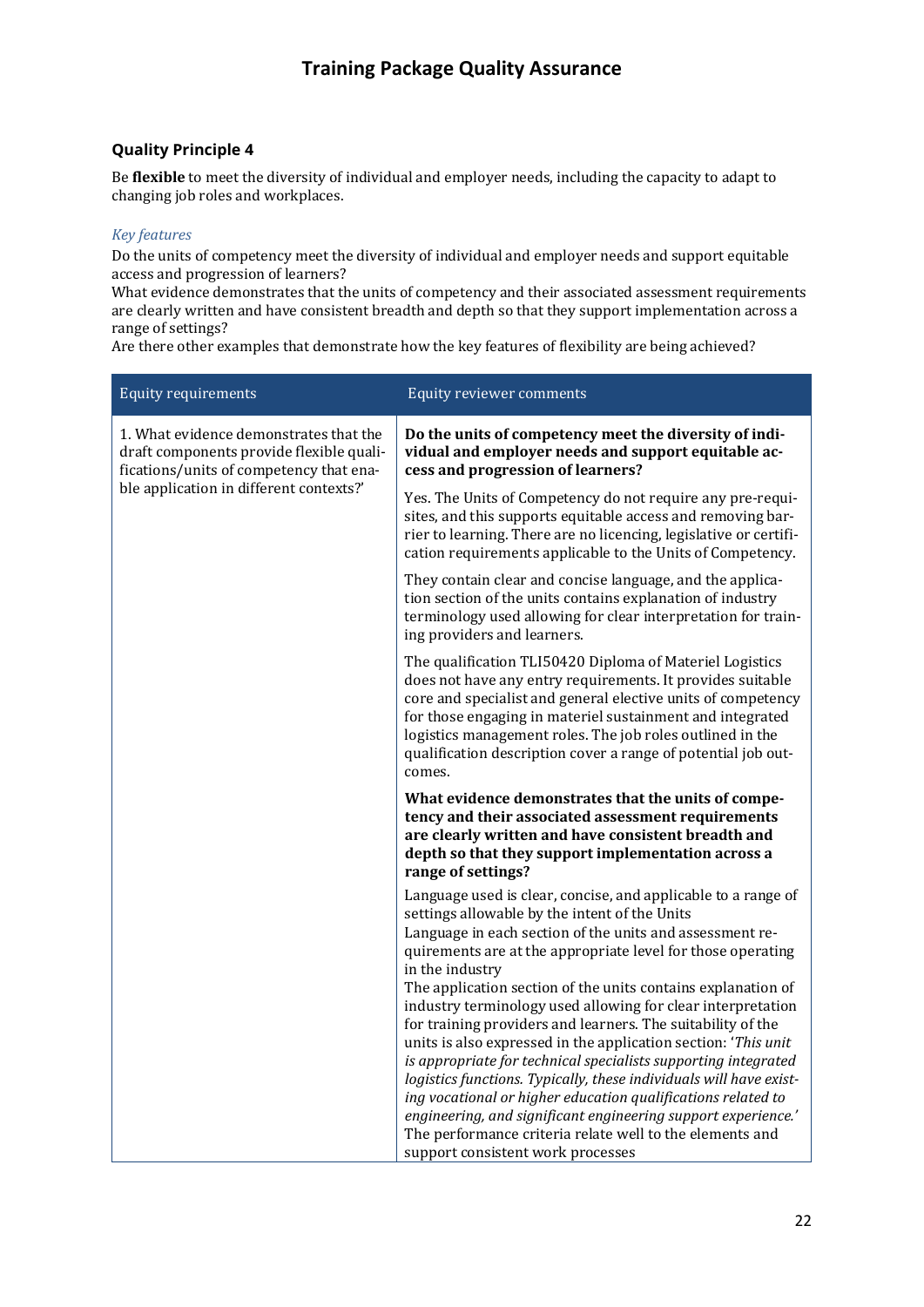| <b>Equity requirements</b>                                                                                                              | Equity reviewer comments                                                                                                                                                                                                                                                                                                              |
|-----------------------------------------------------------------------------------------------------------------------------------------|---------------------------------------------------------------------------------------------------------------------------------------------------------------------------------------------------------------------------------------------------------------------------------------------------------------------------------------|
|                                                                                                                                         | The assessment conditions allow for assessment to be made<br>in simulated workplace operational situations that replicate<br>workplace conditions if it is not appropriate to be con-<br>ducted in real workplace situations.                                                                                                         |
|                                                                                                                                         | Are there other examples that demonstrate how the<br>key features of flexibility are being achieved?                                                                                                                                                                                                                                  |
|                                                                                                                                         | The unit Knowledge Requirements contain reference to 'leg-<br>islation and industry standards relevant to ILS', 'organisa-<br>tional policies and procedures relevant to ILS, LSA and LORA'<br>which allows for contextualisation in various contexts.                                                                                |
| 2. Is there evidence of multiple entry<br>and exit points?                                                                              | The units are contained in the qualification TLI50420 Di-<br>ploma of Materiel Logistics.                                                                                                                                                                                                                                             |
|                                                                                                                                         | Multiples entry and exit points are clearly mentioned in the<br>Companion Volume Implementation Guide (CVIG), in rela-<br>tion to apprenticeship and VET in School programs. A spe-<br>cific pathway chart to further qualification and careers in<br>Deployment and Material Logistics Management is also pro-<br>vided in the CVIG. |
| 3. Have prerequisite units of compe-<br>tency been minimised where possible?                                                            | Yes, the Units of Competency do not require any pre-requi-<br>sites and the qualification TLI50420 Diploma of Materiel<br>Logistics does not have any entry requirements.                                                                                                                                                             |
| 4. Are there other examples of evidence<br>that demonstrate how the key features<br>of the flexibility principle are being<br>achieved? | The packaging rules of the qualification allow up to 3 of the<br>general elective units may be selected from any relevant na-<br>tionally endorsed Training Package. The general elective<br>units must contribute to the vocational outcomes of the<br>qualification.                                                                |

## **Quality Principle 5**

Facilitate **recognition** of an individual's skills and knowledge and support movement between the school, vocational education and higher education sectors.

#### **Key features**

Support learner transition between education sectors.

| Equity requirements                                                                                                                                                                                                                        | Equity reviewer comments                                                                                                                                                                                                                                                                                                                                                                                               |
|--------------------------------------------------------------------------------------------------------------------------------------------------------------------------------------------------------------------------------------------|------------------------------------------------------------------------------------------------------------------------------------------------------------------------------------------------------------------------------------------------------------------------------------------------------------------------------------------------------------------------------------------------------------------------|
| 1. What evidence demonstrates pathways<br>from entry and preparatory level as ap-<br>propriate to facilitate movement between<br>schools and VET, from entry level into<br>work, and between VET and higher edu-<br>cation qualifications? | The Pathway Advice section in the CVIG states that gener-<br>ally, all qualifications in the TLI Transport and Logistics<br>Training Package are suitable for delivery via an Austral-<br>ian Apprenticeship pathway.<br>Various pathway options are included in the CVIG cover-<br>ing options based on each qualification stream as well as<br>pre-vocational (School) and industry entry-level qualifica-<br>tions. |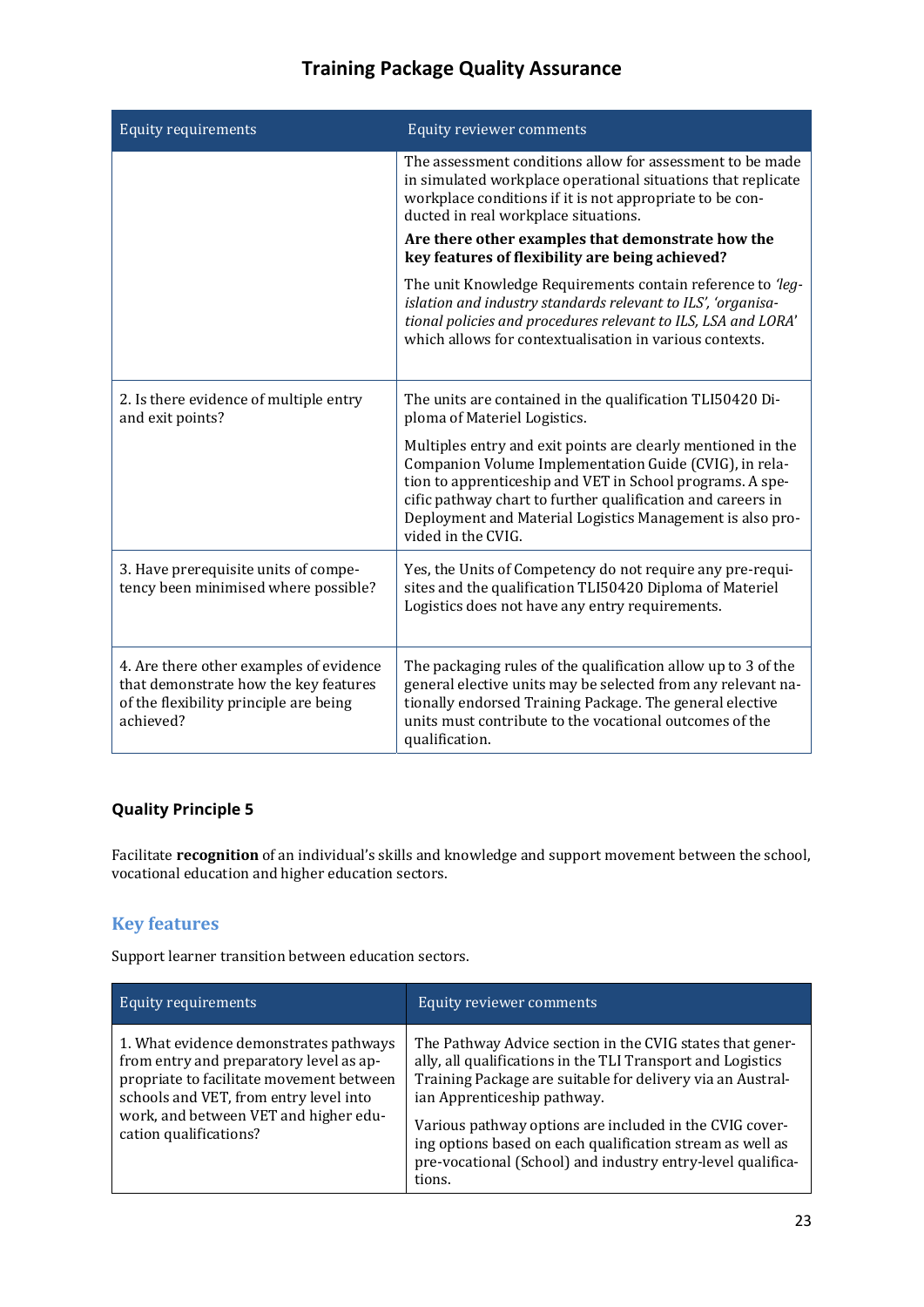| <b>Equity requirements</b> | Equity reviewer comments                                                                                                                                                                                                                                                                  |
|----------------------------|-------------------------------------------------------------------------------------------------------------------------------------------------------------------------------------------------------------------------------------------------------------------------------------------|
|                            | CVIG also mentions that although no national credit ar-<br>rangements between VET and higher education exist at<br>this time, this is encouraged between providers and that<br>practical credit transfer models will continue to be investi-<br>gated and publicised as they are applied. |

#### **Quality Principle 6**

Support interpretation by training providers and others through the use of simple, concise language and clear articulation of assessment requirements.

#### **Key features**

Support implementation across a range of settings and support sound assessment practices.

| <b>Equity requirements</b>                                                                                                                                                           | Equity reviewer comments                                                                                                                                                                                                                                                                                                                                                                                                                                                                                                                    |
|--------------------------------------------------------------------------------------------------------------------------------------------------------------------------------------|---------------------------------------------------------------------------------------------------------------------------------------------------------------------------------------------------------------------------------------------------------------------------------------------------------------------------------------------------------------------------------------------------------------------------------------------------------------------------------------------------------------------------------------------|
| 1. Does the Companion Volume Imple-<br>mentation Guide include advice about:<br>Pathways<br>Access and equity<br>Foundation skills?<br>(see Training Package Standard 11)            | The reviewer has cited the Companion Volume Implemen-<br>tation Guide (CVIG) and it includes advice about:<br>Pathways<br>Access and equity<br><b>Foundation skills</b><br>In the products viewed, simple, concise language and clear<br>articulation of assessment requirements is consistently<br>present. Assessment conditions clearly state the condi-<br>tions in which the assessment should take place. This al-<br>lows for clear interpretation by training providers and<br>others of the units and their assessment components. |
| 2. Are the foundation skills explicit and<br>recognisable within the training package<br>and do they reflect and not exceed the<br>foundation skills required in the work-<br>place? | Foundation skills are identifiable at a Unit of Competency<br>level and appropriate for the intended AQF level (Di-<br>ploma). They reflect and not exceed the foundation skills<br>required in the workplace.                                                                                                                                                                                                                                                                                                                              |

#### **Raja Ginting, Industry Skills Specialist – Australian Industry Standards Ltd.**

Demonstrated experience in analysis of equity issues in the training or educational context

- Employment with Australian Industry Standards Limited (SSO) since June 2018
- Previous experience in designing and delivering organisational training and assessment

Demonstrated understanding of vocational education and training

- Current role with AIS since January 2019, facilitating industry activities in developing training packages to meet skills needs
- Foundation Skills workshop for trainers and assessors
- Internal workshops developing Training Product products including Equity Report Writing
- Completion of courses and professional development programmes related to VET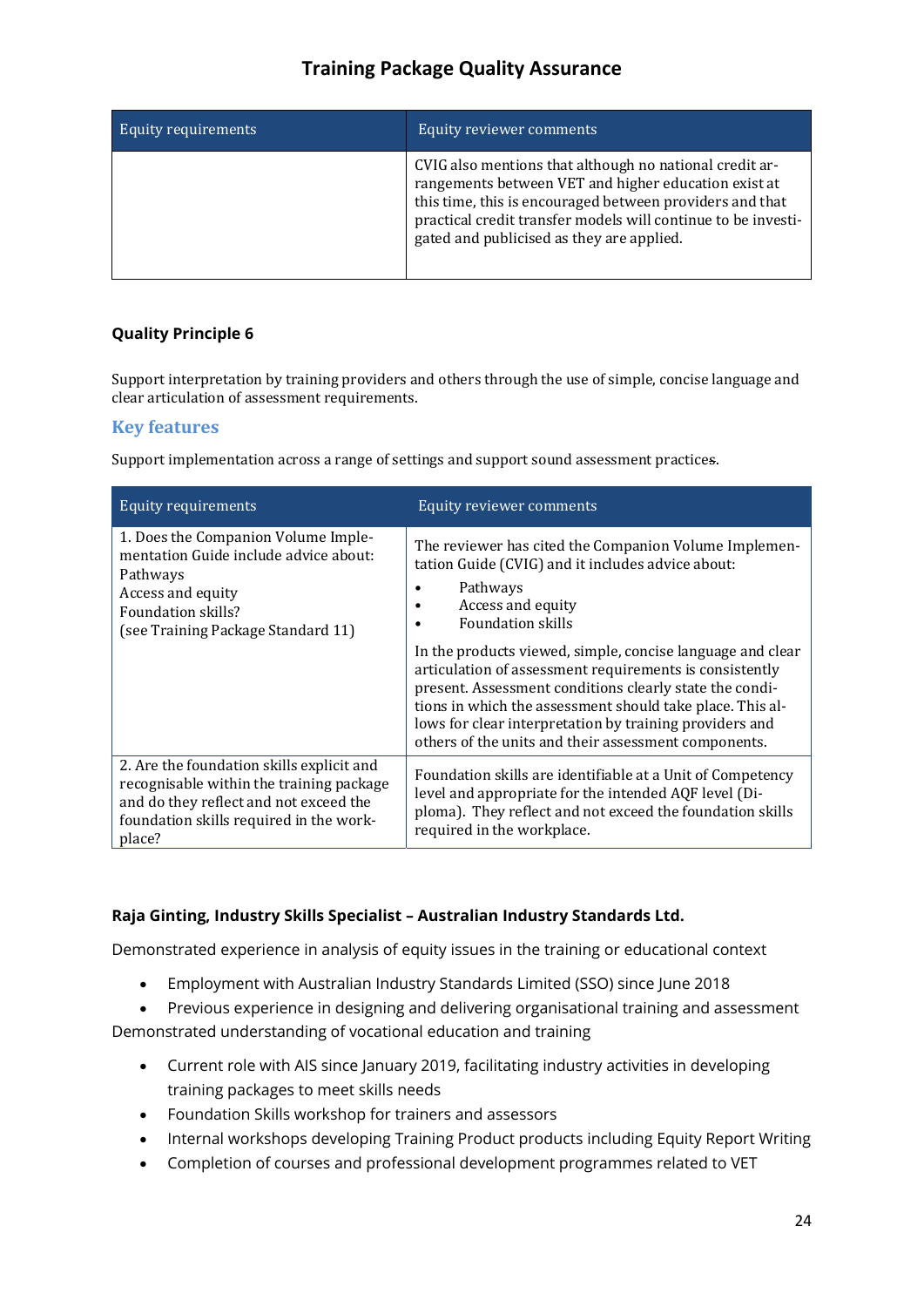Professional knowledge updates via forums, newsletters and internal workshops Details of relevant qualifications and/or professional memberships

• Certificate IV in Training and Assessment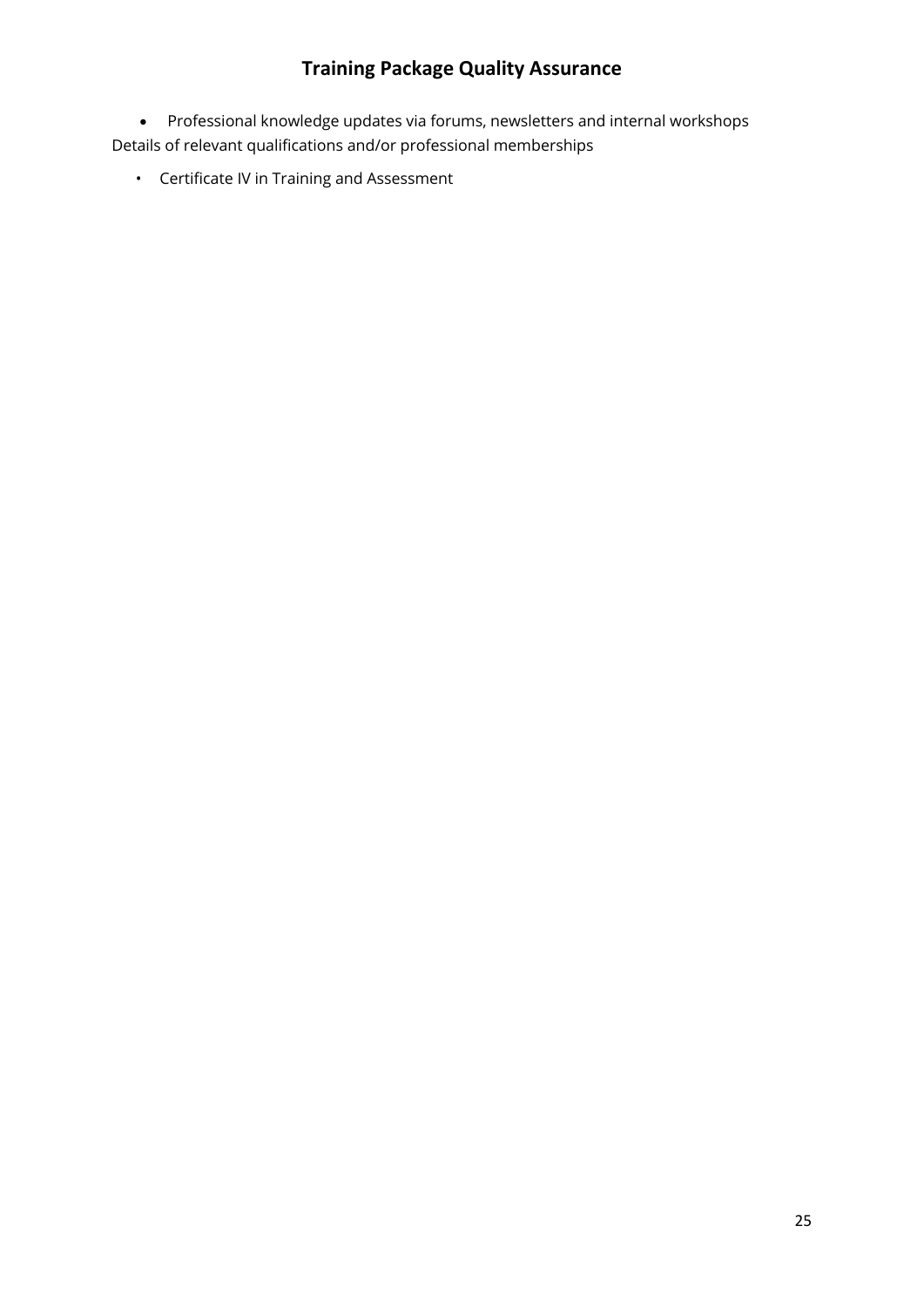#### **INDEPENDENT EDITORIAL REPORT**

| <b>Cover page</b>                                                                                                    |                                                                                                    |                                                                                          |
|----------------------------------------------------------------------------------------------------------------------|----------------------------------------------------------------------------------------------------|------------------------------------------------------------------------------------------|
|                                                                                                                      |                                                                                                    |                                                                                          |
| <b>Information required</b>                                                                                          | <b>Detail</b>                                                                                      |                                                                                          |
| Training Package title and code                                                                                      | <b>TLI Transport and Logistics Training Package</b><br>Release 9.0                                 |                                                                                          |
| Number of new qualifications and their ti-<br>tles $1$                                                               | <b>NA</b>                                                                                          |                                                                                          |
| Number of revised qualifications and their                                                                           | One (1) revised qualification:                                                                     |                                                                                          |
| titles                                                                                                               |                                                                                                    | TLI50420 Diploma of Materiel Logistics                                                   |
| Number of new units of competency and<br>their titles                                                                |                                                                                                    | Seven (7) new units of competency:                                                       |
|                                                                                                                      | <b>TLIX0028X</b>                                                                                   | Develop technical publications to support in-<br>tegrated logistics                      |
|                                                                                                                      | <b>TLIX0029X</b>                                                                                   | Evaluate FMECA in a defence integrated lo-<br>gistics environment                        |
|                                                                                                                      | <b>TLIX0030X</b>                                                                                   | Evaluate LORA in a defence integrated logis-<br>tics environment                         |
|                                                                                                                      | <b>TLIX0031X</b>                                                                                   | Provide maintenance engineering support in<br>a defence integrated logistics environment |
|                                                                                                                      | <b>TLIX0032X</b>                                                                                   | Undertake configuration management to sup-<br>port integrated logistics                  |
|                                                                                                                      | <b>TLIX0033X</b>                                                                                   | Undertake RAM analysis in a defence inte-<br>grated logistics environment                |
|                                                                                                                      | TLIX0034X                                                                                          | Undertake supply support in integrated logis-<br>tics                                    |
| Number of revised units of competency and<br>their titles                                                            | <b>NA</b>                                                                                          |                                                                                          |
| Confirmation that the draft training pack-<br>age components are publication-ready                                   | Draft Training Package components will be publication ready<br>once uploaded onto training.gov.au. |                                                                                          |
| Is the Editorial Report prepared by a mem-<br>ber of the Quality Assurance Panel? If 'yes'<br>please provide a name. |                                                                                                    | Yes. Trish Gamper (Gamper Consulting Services)                                           |

<sup>1</sup> *When the number of training products is high the titles can be presented as an attachment.*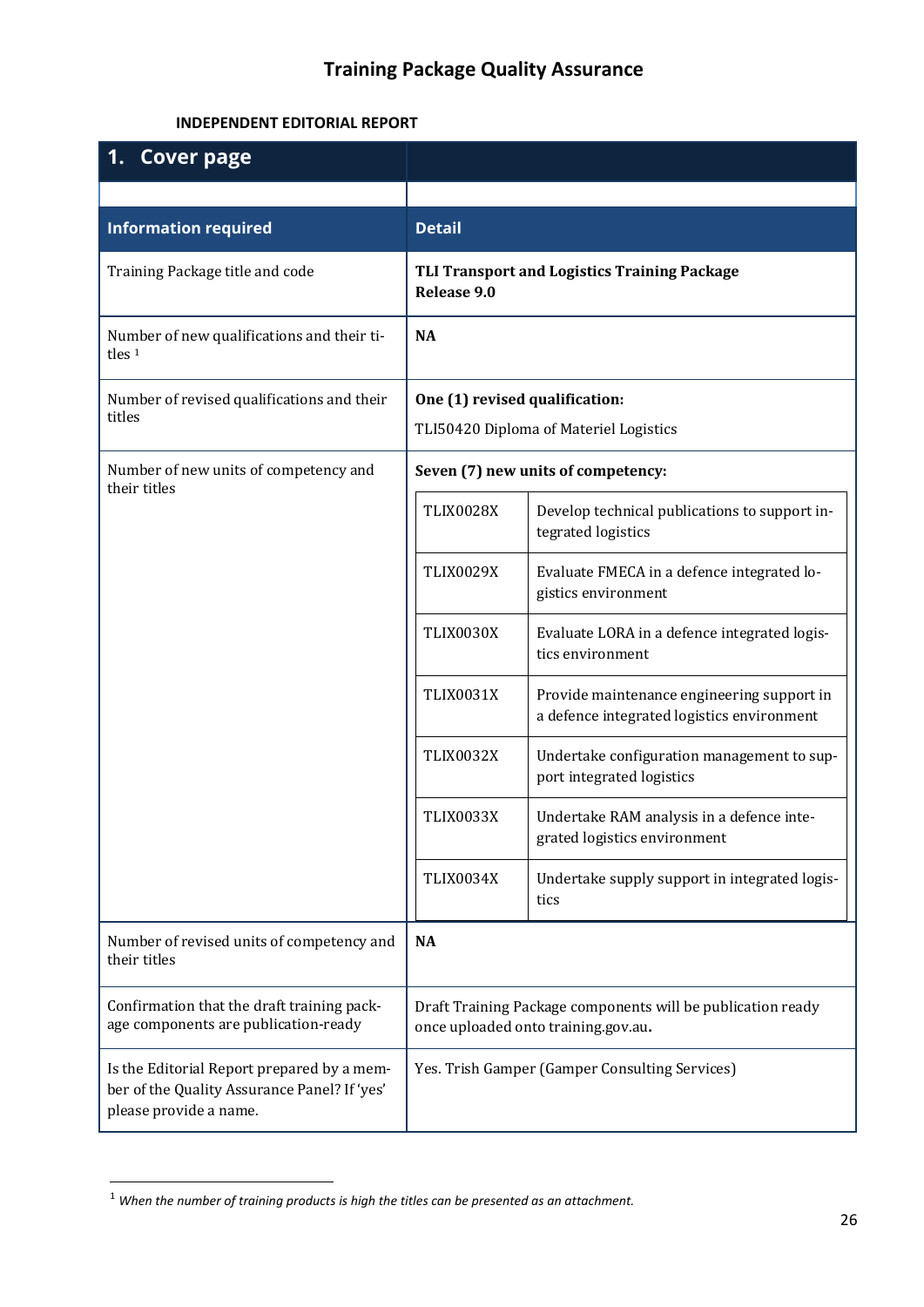Date of completion of the report **9 September 2020**

# **2. Content and structure**

#### **Units of competency**

|             | Editorial requirements                                                                          | <b>Comments</b>                                                                                 |
|-------------|-------------------------------------------------------------------------------------------------|-------------------------------------------------------------------------------------------------|
| Standard 5: | The structure of units of competency complies with<br>the unit of competency template.          | The structure of units of competency complies with the<br>unit of competency template.          |
| Standard 7: | The structure of assessment requirements complies<br>with the assessment requirements template. | The structure of assessment requirements complies with<br>the assessment requirements template. |

#### **Qualifications**

| Editorial requirements                                                                                                                                                                                            | Comments by the editor                                                                                                                                                   |
|-------------------------------------------------------------------------------------------------------------------------------------------------------------------------------------------------------------------|--------------------------------------------------------------------------------------------------------------------------------------------------------------------------|
| Standard 9:<br>• The structure of the information for qualifications<br>complies with the qualification template.                                                                                                 | The structure of the information for the qualification com-<br>plies with the qualification template.                                                                    |
| Standard 10:<br>• Credit arrangements existing between Training<br>Package qualifications and Higher Education qualifi-<br>cations are listed in a format that complies with the<br>credit arrangements template. | There are currently no existing credit arrangements be-<br>tween the TLI Transport and Logistics Training Package<br>qualifications and higher education qualifications. |

#### **Companion Volumes**

| Editorial requirements                                                                                                                                                 | Comments by the editor                                                                                                                                                                                                                      |
|------------------------------------------------------------------------------------------------------------------------------------------------------------------------|---------------------------------------------------------------------------------------------------------------------------------------------------------------------------------------------------------------------------------------------|
| Standard 11:<br>• A quality assured companion volume implementa-<br>tion guide is available and complies with the com-<br>panion volume implementation guide template. | Australian Industry Standards (AIS) provided a Compan-<br>ion Volume Implementation Guide (CVIG) for editing<br>which complies with the CVIG template. The CVIG has<br>been quality assured in accordance with AIS internal pro-<br>cesses. |

# **3. Proofreading**

| <b>Editorial requirements</b>                                                                                                                                                                                                                          | Comments by the editor                                                                                                                                                                                                          |
|--------------------------------------------------------------------------------------------------------------------------------------------------------------------------------------------------------------------------------------------------------|---------------------------------------------------------------------------------------------------------------------------------------------------------------------------------------------------------------------------------|
| Unit codes and titles and qualification codes and<br>titles are accurately cross-referenced throughout<br>the training package product(s) including mapping<br>information and packaging rules, and in the com-<br>panion volume implementation guide. | Unit codes and titles of units of competency and the quali-<br>fication have been checked and cross-referenced through-<br>out the Training Package components, including mapping<br>information, packaging rules and the CVIG. |
| Units of competency and their content are pre-<br>sented in full.                                                                                                                                                                                      | Units of competency have been provided in full.                                                                                                                                                                                 |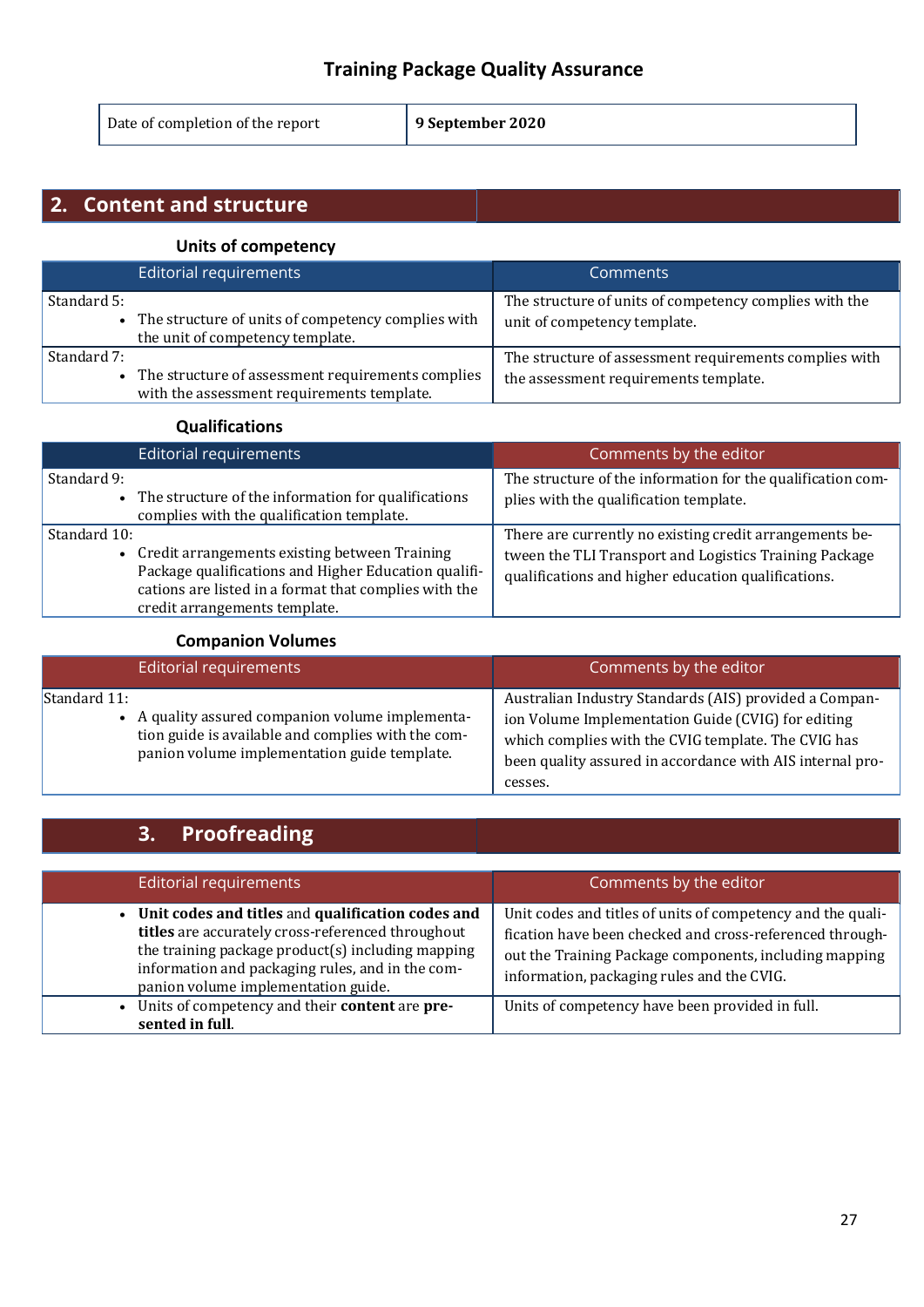| <b>Editorial requirements</b>                                                                                                                                                                                                                                                                                                                      | Comments by the editor                                                                                                                                                                                                                                                                                                                                                                                                                                                                               |
|----------------------------------------------------------------------------------------------------------------------------------------------------------------------------------------------------------------------------------------------------------------------------------------------------------------------------------------------------|------------------------------------------------------------------------------------------------------------------------------------------------------------------------------------------------------------------------------------------------------------------------------------------------------------------------------------------------------------------------------------------------------------------------------------------------------------------------------------------------------|
| • The author of the Editorial Report is satisfied with<br>the quality of the training products, specifically with<br>regard to:<br>absence of spelling, grammatical and typing mis-<br>$\circ$<br>takes<br>consistency of language and formatting<br>logical structure and presentation of the document.<br>compliance with the required templates | Units of competency were reviewed for:<br>spelling, grammatical and typing errors<br>consistency of language and formatting<br>structure and presentation of units<br>compliance with required templates.<br>All suggested edits and corrections were marked up<br>using track changes and forwarded to AIS for re-<br>view before a final review of all Training Package<br>components.<br>I am satisfied with the quality of the Training Pack-<br>age components with regard to the above points. |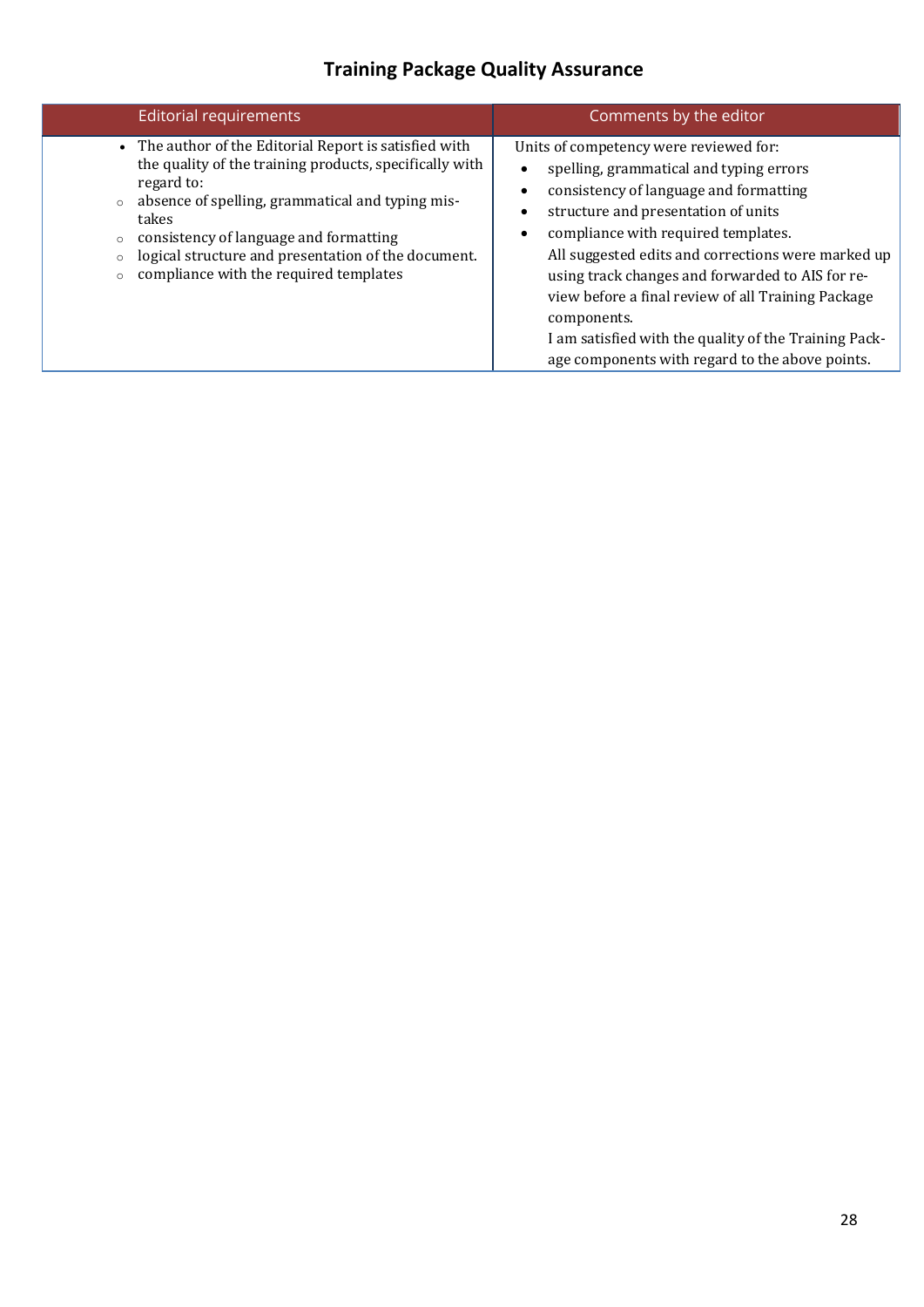#### **INDEPENDENT QUALITY REPORT**

# Section 1 – Cover page

| Information required                                                                                                                                                                                                                                                                                                                                                                                             | Detail                                                                                                                                                                                                                                                                                                                                                                                                                                                                                                                                                                                                                                               |
|------------------------------------------------------------------------------------------------------------------------------------------------------------------------------------------------------------------------------------------------------------------------------------------------------------------------------------------------------------------------------------------------------------------|------------------------------------------------------------------------------------------------------------------------------------------------------------------------------------------------------------------------------------------------------------------------------------------------------------------------------------------------------------------------------------------------------------------------------------------------------------------------------------------------------------------------------------------------------------------------------------------------------------------------------------------------------|
| Training Package title and code                                                                                                                                                                                                                                                                                                                                                                                  | TLI Transport and Logistics Training Package Release 9.0                                                                                                                                                                                                                                                                                                                                                                                                                                                                                                                                                                                             |
| Number of new qualifications and their titles <sup>1</sup>                                                                                                                                                                                                                                                                                                                                                       | Nil                                                                                                                                                                                                                                                                                                                                                                                                                                                                                                                                                                                                                                                  |
| Number of revised qualifications and their ti-<br>tles                                                                                                                                                                                                                                                                                                                                                           | One revised qualification:<br>TLI50420 Diploma of Materiel Logistics                                                                                                                                                                                                                                                                                                                                                                                                                                                                                                                                                                                 |
| Number of new units of competency and<br>their titles                                                                                                                                                                                                                                                                                                                                                            | Seven new Units of Competency:<br>TLIX0028X Develop technical publications to support in<br>tegrated logistics<br>TLIX0029X Evaluate FMECA in a defence integrated lo-<br>gistics environment<br>TLIX0030X Evaluate LORA in a defence integrated logis<br>tics environment<br>TLIX0031X Provide maintenance engineering support<br>$\bullet$<br>a defence integrated logistics environment<br>TLIX0032X Undertake configuration management to<br>$\bullet$<br>support integrated logistics<br>TLIX0033X Undertake RAM analysis in a defence inte-<br>grated logistics environment<br>TLIX0034X Undertake supply support in integrated lo-<br>gistics |
| Number of revised units of competency<br>and their titles                                                                                                                                                                                                                                                                                                                                                        | Nil                                                                                                                                                                                                                                                                                                                                                                                                                                                                                                                                                                                                                                                  |
| Confirmation that the panel member is inde-<br>pendent of:<br>the Training Package or Training Package<br>components review ('Yes' or 'No')<br>development and/or validation activities<br>associated with the Case for Endorsement<br>('Yes' or 'No')<br>undertaking the Equity and/or Editorial<br>Reports for the training package products<br>that are the subject of this quality report<br>('Yes' or 'No') | I confirm through affirmation:<br>Yes<br>Yes<br>Yes                                                                                                                                                                                                                                                                                                                                                                                                                                                                                                                                                                                                  |
| Confirmation of the Training Packages or<br>components thereof being compliant with<br>the Standards for Training Packages 2012                                                                                                                                                                                                                                                                                  | These Training Package components are compliant with the Standards<br>for Training Packages 2012.                                                                                                                                                                                                                                                                                                                                                                                                                                                                                                                                                    |
| Confirmation of the Training Packages or<br>components thereof being compliant with<br>the Training Package Products Policy                                                                                                                                                                                                                                                                                      | This Training Package and its component parts are compliant with the<br>Training Package Products Policy.                                                                                                                                                                                                                                                                                                                                                                                                                                                                                                                                            |
| Confirmation of the Training Packages or<br>components thereof being compliant with<br>the Training Package Development and En-<br>dorsement Process Policy                                                                                                                                                                                                                                                      | These Training Package components are compliant with the Training<br>Package Development and Endorsement Process Policy.                                                                                                                                                                                                                                                                                                                                                                                                                                                                                                                             |

<sup>1</sup> When the number of training products is high the t*itles can be presented as an attached list.*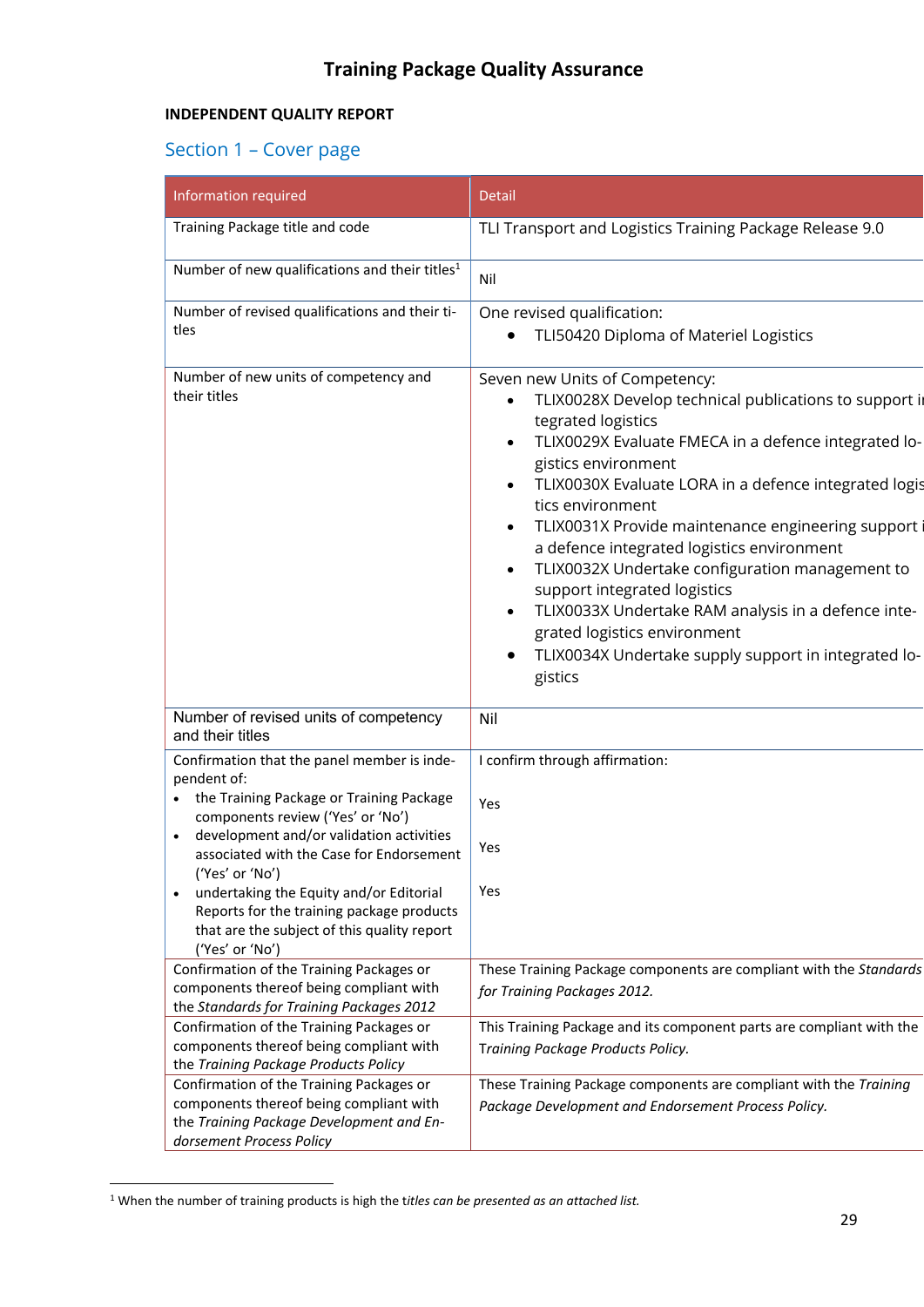| Information required                                                                                                                                                                                                                | <b>Detail</b>                                                                                                                                                                                                                                                                                                                                                                                                                                                                                                                                          |
|-------------------------------------------------------------------------------------------------------------------------------------------------------------------------------------------------------------------------------------|--------------------------------------------------------------------------------------------------------------------------------------------------------------------------------------------------------------------------------------------------------------------------------------------------------------------------------------------------------------------------------------------------------------------------------------------------------------------------------------------------------------------------------------------------------|
| Panel member's view about whether:<br>the evidence of consultation and vali-<br>dation process being fit for purpose<br>and commensurate with the scope<br>estimated impact of the proposed<br>changes is sufficient and convincing | As evidenced by the Case for Endorsement (CfE), and the associated ap<br>pendices, consultation was sufficient and specific to the project. The<br>Technical Advisory Committee was nationally representative of a broad<br>cross-section of stakeholders.<br>The CfE convincingly outlines the reasons for the revision of this qualifi<br>cation and the addition of these 7 new units as an update of the existin<br>Training Package. The impact of these additions is also clear.<br>There are no exception reports to the consultation findings. |
| Name of panel member completing Quality<br>Report                                                                                                                                                                                   | <b>Terry Smith</b>                                                                                                                                                                                                                                                                                                                                                                                                                                                                                                                                     |
| Date of completion of the Quality Report                                                                                                                                                                                            | 12th November, 2020                                                                                                                                                                                                                                                                                                                                                                                                                                                                                                                                    |

# Section 2 – Compliance with the Standards for Training Packages 2012

| <b>Standards for Training Packages</b>                                                                                                                                                                                                                                                                        | Standard<br>met<br>'yes' or 'no' | Evidence supporting the statement of compliance or<br>noncompliance (including evidence from equity and<br>editorial reports)                                                                 |
|---------------------------------------------------------------------------------------------------------------------------------------------------------------------------------------------------------------------------------------------------------------------------------------------------------------|----------------------------------|-----------------------------------------------------------------------------------------------------------------------------------------------------------------------------------------------|
| Standard 1<br>Training Packages consist of the fol-<br>lowing:<br>AISC endorsed components:<br>1.<br>qualifications<br>units of competency<br>assessment requirements<br>(associated with each unit<br>of competency)<br>credit arrangements<br>One or more quality assured<br>2.<br>companion volumes (CVIG) | Yes                              | I confirm that:<br>units of competency<br>assessment requirements (associated with<br>each unit of competency) and<br>the TLI Training Package CVIG<br>are all evident.                       |
| Standard 2<br>Training Package developers com-<br>ply with the Training Package Prod-<br>ucts Policy                                                                                                                                                                                                          | Yes                              | The Training Package developers have complied with<br>the Training Package Products Policy. All conditions<br>have been met.                                                                  |
| Standard 3<br>Training Package developers com-<br>ply with the AISC Training Package<br>Development and Endorsement Pro-<br>cess Policy                                                                                                                                                                       | Yes                              | The Training Package developers have complied<br>with the AISC Training Package Development and<br>Endorsement Process Policy in all aspects: consulta-<br>tion; development; and compliance. |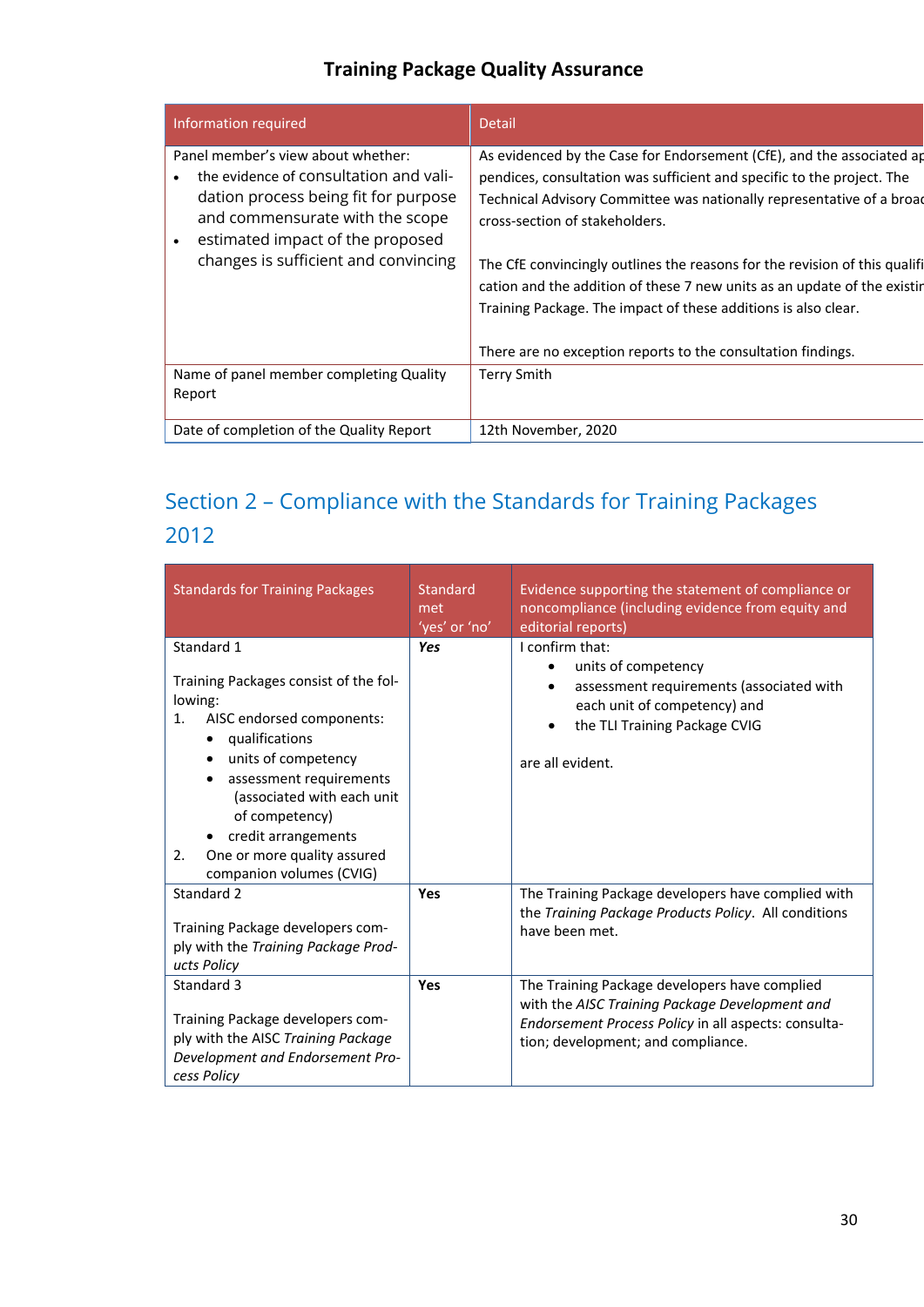| <b>Standards for Training Packages</b>                                                                    | <b>Standard</b><br>met<br>'yes' or 'no' | Evidence supporting the statement of compliance or<br>noncompliance (including evidence from equity and<br>editorial reports)                                                                                                                   |
|-----------------------------------------------------------------------------------------------------------|-----------------------------------------|-------------------------------------------------------------------------------------------------------------------------------------------------------------------------------------------------------------------------------------------------|
| Standard 4<br>Units of competency specify the<br>standards of performance required                        | <b>Yes</b>                              | The standards of performance required in the work-<br>place are specified in the units of competency. They<br>are clearly written in plain English.                                                                                             |
| in the workplace                                                                                          |                                         | The standards of performance and associated bench-<br>marks are evident.                                                                                                                                                                        |
|                                                                                                           |                                         | The elements and associated performance criteria are<br>clear and logically sequenced.                                                                                                                                                          |
|                                                                                                           |                                         | The units are well structured and easy to understand<br>and apply.                                                                                                                                                                              |
| Standard 5<br>The structure of units of compe-                                                            | Yes                                     | The structure meets the specified template require-<br>ments.                                                                                                                                                                                   |
| tency complies with the unit of<br>competency template                                                    |                                         | I note the equity and editorial reports and concur<br>overall with their findings.                                                                                                                                                              |
|                                                                                                           |                                         | In reviewing I can confirm that the Foundation Skills<br>are explicit and embedded in the performance criteria<br>throughout all units. This was proven through analysis<br>against the ASQA resource Trigger Words for Founda-<br>tion Skills. |
|                                                                                                           |                                         | Unit titles are correct and unit applications are clear,<br>including provision of context.                                                                                                                                                     |
| Standard 6<br>Assessment requirements specify<br>the evidence and required condi-<br>tions for assessment | Yes                                     | Assessment requirements are clear as are the condi-<br>tions for assessment including the use of appropriate<br>simulation contexts where workplace performance<br>can't be assessed.                                                           |
|                                                                                                           |                                         | Performance evidence is specifically related to per-<br>formance and is a clear and concise summary of the<br>unit's performance requirements.                                                                                                  |
|                                                                                                           |                                         | Knowledge evidence is clearly related and specifi-<br>cally linked to the performance criteria of the unit.<br>All components are clear, readily understandable<br>and logical.                                                                 |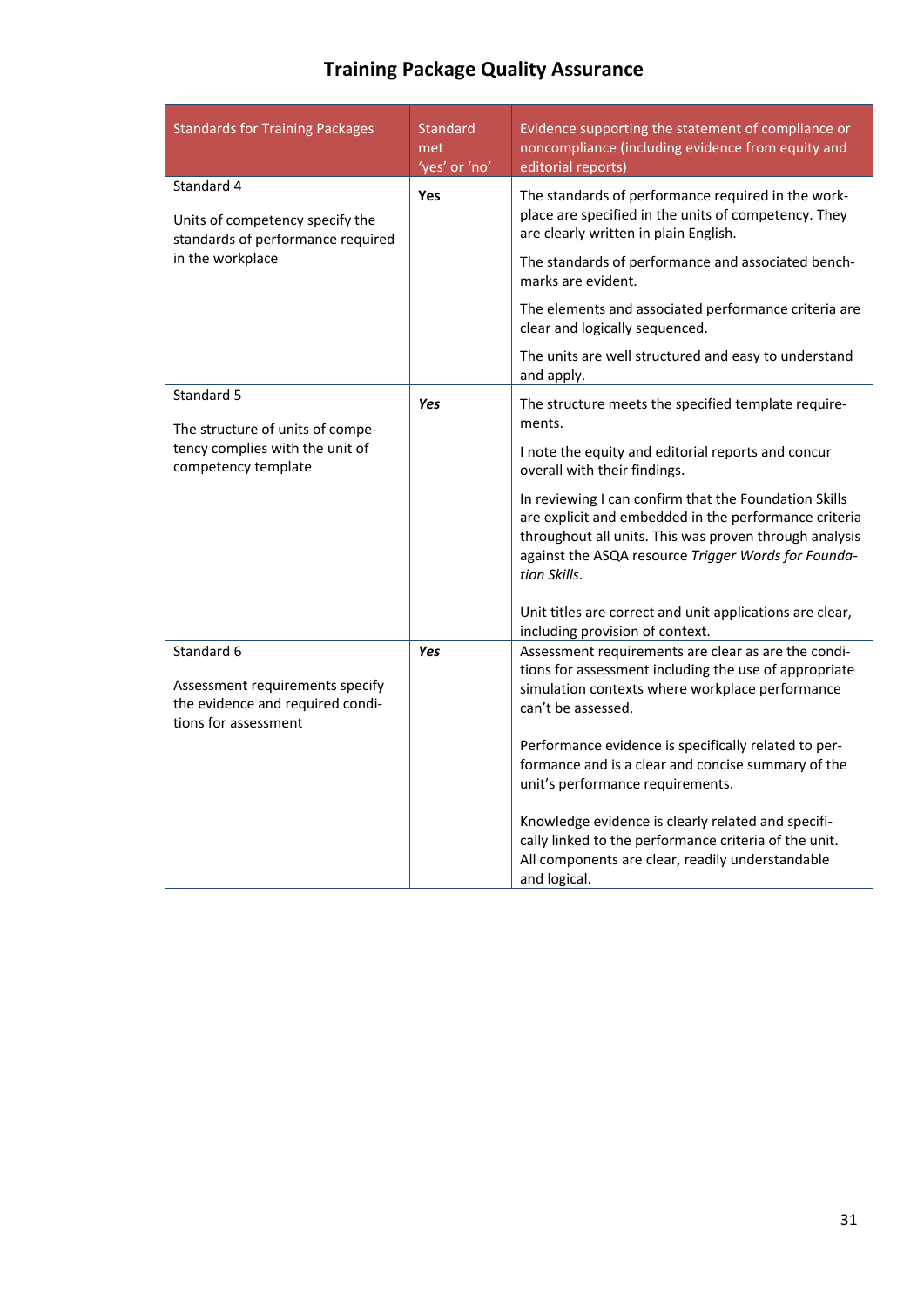|  |  |  | <b>Training Package Quality Assurance</b> |
|--|--|--|-------------------------------------------|
|--|--|--|-------------------------------------------|

| <b>Standards for Training Packages</b>                                                                                                                                                                                                                  | <b>Standard</b><br>met<br>'yes' or 'no' | Evidence supporting the statement of compliance or<br>noncompliance (including evidence from equity and<br>editorial reports)                                                                                                                                                             |
|---------------------------------------------------------------------------------------------------------------------------------------------------------------------------------------------------------------------------------------------------------|-----------------------------------------|-------------------------------------------------------------------------------------------------------------------------------------------------------------------------------------------------------------------------------------------------------------------------------------------|
| Standard 7                                                                                                                                                                                                                                              | Yes                                     | All units have associated assessment requirements.                                                                                                                                                                                                                                        |
| Every unit of competency has asso-<br>ciated assessment requirements.<br>The structure of assessment re-<br>quirements complies with the as-<br>sessment requirements template                                                                          |                                         | The assessment requirements comply with the rele-<br>vant and specified template.                                                                                                                                                                                                         |
| Standard 8<br>Qualifications comply with the Aus-<br>tralian Qualifications Framework<br>specification for that qualification<br>type                                                                                                                   | Yes                                     | The revised qualification complies with the Austral-<br>ian Qualifications Framework specification for the<br>qualification type.                                                                                                                                                         |
| Standard 9                                                                                                                                                                                                                                              | Yes                                     | The revised qualification structure is compliant.                                                                                                                                                                                                                                         |
| The structure of the information for<br>the Australian Qualifications Frame-<br>work qualification complies with<br>the qualification template                                                                                                          |                                         |                                                                                                                                                                                                                                                                                           |
| Standard 10<br>Credit arrangements existing be-<br>tween Training Package qualifica-<br>tions and Higher Education qualifi-<br>cations are listed in a format that<br>complies with the credit arrange-<br>ments template                               | Yes                                     | There are no credit arrangements in place, and this<br>is specified.                                                                                                                                                                                                                      |
| Standard 11<br>A quality assured companion vol-<br>ume implementation guide pro-<br>duced by the Training Package de-<br>veloper is available at the time of<br>endorsement and complies with the<br>companion volume implementation<br>guide template. | Yes                                     | A Companion Volume Implementation Guide (CVIG)<br>exists and provides clear and useful information. It<br>also includes clear guidance on the context of the<br>range of job role environment applications in ap-<br>pendix form and has useful advice for implementers<br>and educators. |
| Standard 12<br>Training Package developers pro-<br>duce other quality assured com-<br>panion volumes to meet the needs<br>of their stakeholders as required.                                                                                            | Yes                                     | The TLI CVIG is complemented by appendices<br>providing supplementary information. This also<br>makes the information easier to access.                                                                                                                                                   |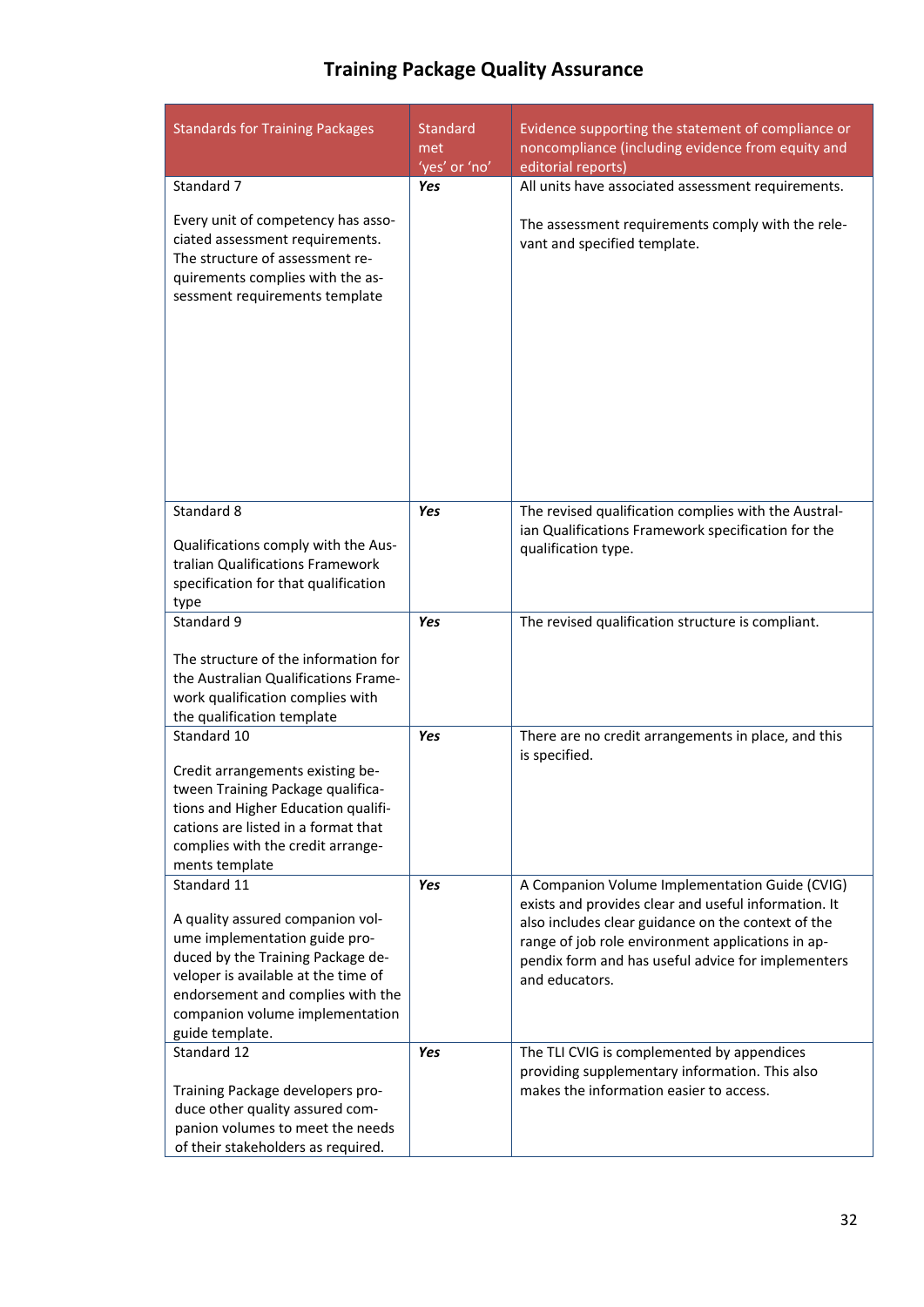# Section 3 – Compliance with the training package quality principles

Note: *not all training package quality principles might be applicable to every training package or its components. Please provide a supporting statement/evidence of compliance or non-compliance against each principle.*

| Key features                                                                                              | Quality<br>principle<br>is met:<br>Yes / No<br>or N/A | Evidence demonstrating compliance/non-compliance with<br>the quality principle<br>Please see examples of evidence in the Training Package<br>Development and Endorsement Process Policy                                                                                                                                                                                                                                                                                                                                                                                                                                                                                                                                                                                                                                                                                                                                                                                                                                                                                                                                                                                                                                                 |
|-----------------------------------------------------------------------------------------------------------|-------------------------------------------------------|-----------------------------------------------------------------------------------------------------------------------------------------------------------------------------------------------------------------------------------------------------------------------------------------------------------------------------------------------------------------------------------------------------------------------------------------------------------------------------------------------------------------------------------------------------------------------------------------------------------------------------------------------------------------------------------------------------------------------------------------------------------------------------------------------------------------------------------------------------------------------------------------------------------------------------------------------------------------------------------------------------------------------------------------------------------------------------------------------------------------------------------------------------------------------------------------------------------------------------------------|
| Driven by industry's<br>needs                                                                             | Yes                                                   | As stated in the CfE:<br>The Training Package is driven and developed by the need to<br>develop additional Integrated Logistics Support (ILS) Units of<br>Competency where existing Units of Competency failed to<br>meet the requirements of the Naval Shipbuilding<br>(NSB) industry. The project addressed industry demand for<br>enhanced technical skills across ILS and greater under-<br>standing of how it relates to current operational practices.<br>The units and associated revised qualification appear to<br>meet industry requirements and comprehensively cover<br>key job role areas which have been clustered as electives<br>into specialisations.<br>As further stated in the CfE:<br>The new components will supplement existing integrated<br>and materiel logistics qualifications and other endorsed and<br>non-endorsed ILS training products that have been identi-<br>fied by the Naval Shipbuilding College. They will support<br>recognition of skills and knowledge for both experienced ILS,<br>LSA and engineering support personnel.<br>The consultation and development associated with the devel-<br>opment of this unit ensured that it has been driven by indus-<br>try's needs and expectations. |
| <b>Compliant and responds</b><br>to government policy in-<br>itiatives<br>Training package com-<br>ponent | Yes                                                   | The project was driven by the requirement to meet the<br>specific needs of the Naval Shipbuilding Industry revising<br>a qualification to add new relevant units.<br>While written for technical specialist high level roles in an<br>engineering context the associated competencies are<br>transferrable between similar roles in different sectors<br>within their defence context.                                                                                                                                                                                                                                                                                                                                                                                                                                                                                                                                                                                                                                                                                                                                                                                                                                                  |

## **Quality principle 1. Reflect identified workforce outcomes**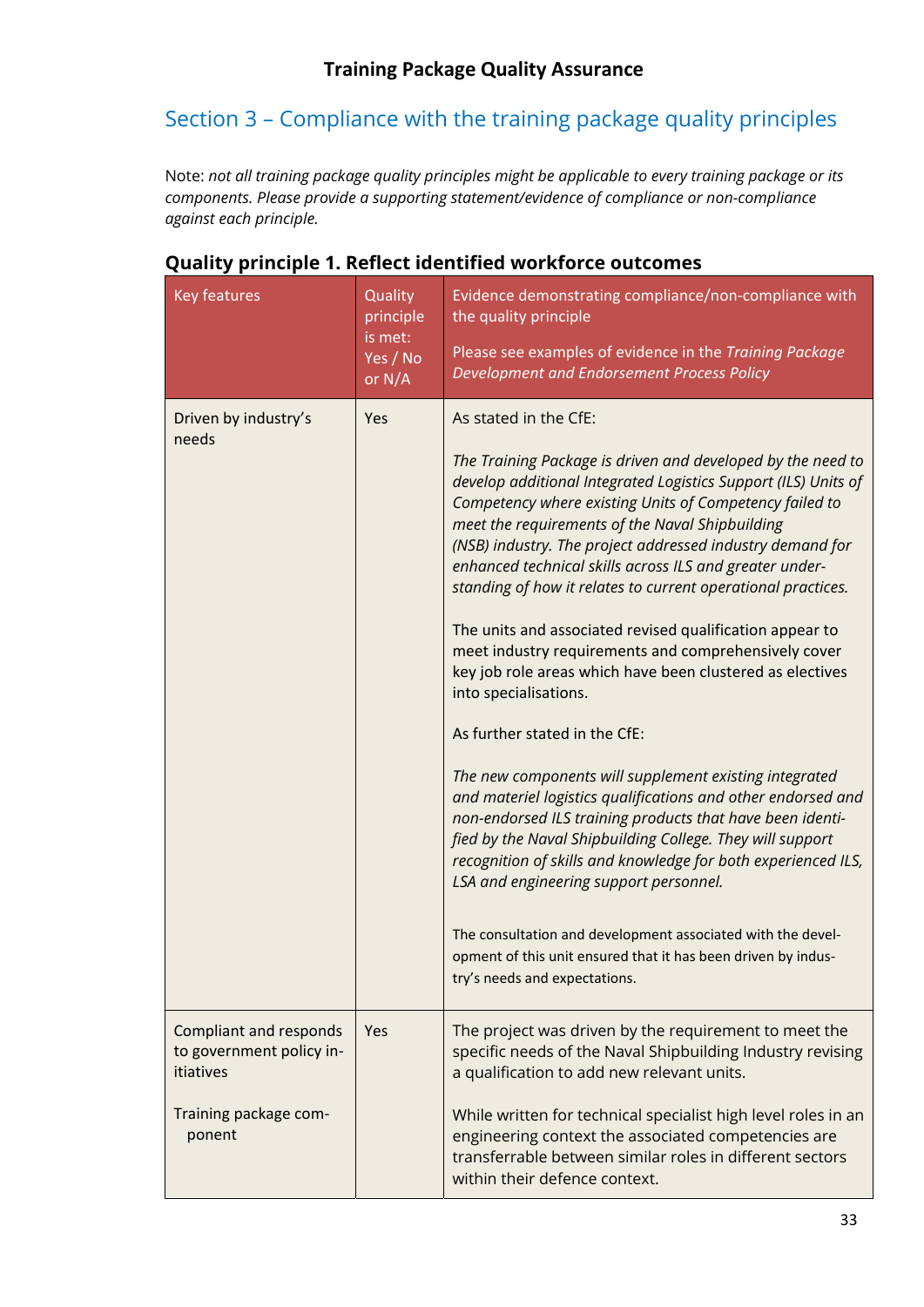| responds to the COAG<br><b>Industry and Skills Coun-</b><br>cil's (CISC) training pack-<br>age-related initiatives or<br>directions, in particular<br>the 2015 training pack-<br>age reforms. Please<br>specify which of the fol-<br>lowing CISC reforms are<br>relevant to the training<br>product and identify<br>supporting evidence:<br>• ensure obsolete and su-<br>perfluous qualifications<br>are removed from the<br>system<br>• ensure that more infor-<br>mation about industry's<br>expectations of training<br>delivery is available to<br>training providers to im-<br>prove their delivery and<br>to consumers to enable<br>more informed course<br>choices<br>• ensure that the training<br>system better supports<br>individuals to move eas-<br>ily from one related oc-<br>cupation to another<br>• improve the efficiency of<br>the training system by<br>creating units that can<br>be owned and used by<br>multiple industry sectors<br>• foster greater recogni-<br>tion of skill sets |     | No obsolete or superfluous units and qualifications were<br>deleted as this was a project to develop additional exist-<br>ing unit to a recently revised Training Package.<br>The CVIG contains detailed information about industry's ex-<br>pectations of training delivery. The CVIG is readily available, in a<br>useable style, to training providers to improve their delivery and<br>to consumers to enable more informed course choices.<br>Where appropriate Units of Competency from other<br>Training Packages are contained within qualification<br>streams. Notably these are from the BSB Training Pack-<br>ages.<br>An additional Skill Set has been developed. |
|--------------------------------------------------------------------------------------------------------------------------------------------------------------------------------------------------------------------------------------------------------------------------------------------------------------------------------------------------------------------------------------------------------------------------------------------------------------------------------------------------------------------------------------------------------------------------------------------------------------------------------------------------------------------------------------------------------------------------------------------------------------------------------------------------------------------------------------------------------------------------------------------------------------------------------------------------------------------------------------------------------------|-----|-------------------------------------------------------------------------------------------------------------------------------------------------------------------------------------------------------------------------------------------------------------------------------------------------------------------------------------------------------------------------------------------------------------------------------------------------------------------------------------------------------------------------------------------------------------------------------------------------------------------------------------------------------------------------------|
| Reflect contemporary<br>work organisation and<br>job profiles incorporat-<br>ing a future orientation                                                                                                                                                                                                                                                                                                                                                                                                                                                                                                                                                                                                                                                                                                                                                                                                                                                                                                        | Yes | The units are future oriented and take account of current<br>processes and techniques. Nothing in the language of<br>these units excludes future application.<br>The CVIG also provides critical information on job/role en-<br>vironment contexts.                                                                                                                                                                                                                                                                                                                                                                                                                           |

## **Quality principle 2: Support portability of skills and competencies including reflecting li‐ censing and regulatory requirements**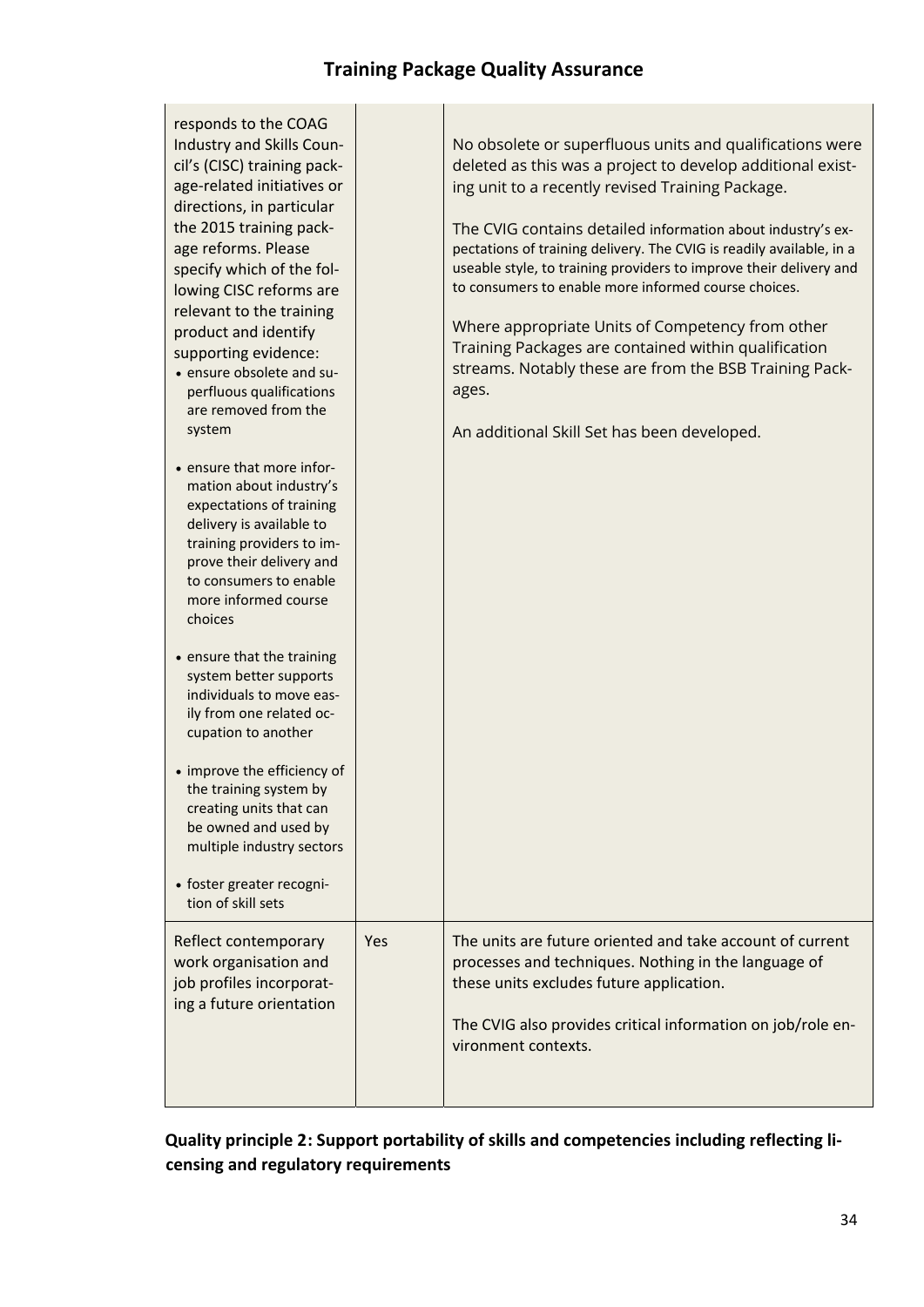| <b>Key features</b>                                                            | Quality<br>principle<br>is met:<br>Yes / No<br>or N/A | Evidence demonstrating compliance with the quality prin-<br>ciple<br>Please see examples of evidence in the Training Package<br>Development and Endorsement Process Policy                                                                                                                                                                                                                                                                                                                                                                                                                                                                                                    |
|--------------------------------------------------------------------------------|-------------------------------------------------------|-------------------------------------------------------------------------------------------------------------------------------------------------------------------------------------------------------------------------------------------------------------------------------------------------------------------------------------------------------------------------------------------------------------------------------------------------------------------------------------------------------------------------------------------------------------------------------------------------------------------------------------------------------------------------------|
| Support movement of<br>skills within and across or-<br>ganisations and sectors | Yes                                                   | As stated in the CfE (page 12):<br>The qualification fits into the transport and logistic industry<br>employment pathway and provides the flexibility to cover<br>all identified job roles at those levels. All qualifications are<br>packaged to facilitate an opportunity to switch occupational<br>streams within industry.<br>The skills and knowledge described in the Units of compe-<br>tency are appropriate for technical specialists with engi-<br>neering experience wanting to move into logistics support<br>roles. The processes described are transferable across dif-<br>ferent Defence services and to roles withing Defence con-<br>tracting organisations. |
| Promote national and in-<br>ternational portability                            | Yes                                                   | These units address the intricate technical integrity re-<br>quirements specific to this industry, but they are portable<br>within this context.                                                                                                                                                                                                                                                                                                                                                                                                                                                                                                                              |
| Reflect regulatory re-<br>quirements and licensing                             | Yes                                                   | Mention is made of the fact that people undertaking these<br>units will most likely have higher education qualifications<br>but no regulatory or licencing requirements are evident.                                                                                                                                                                                                                                                                                                                                                                                                                                                                                          |

## **Quality principle 3: Reflect national agreement about the core transferable skills and core job-specific skills required for job roles as identified by industry**

| Key features               | Quality<br>princi-<br>ple is<br>met:<br>Yes / No<br>or N/A | Evidence demonstrating compliance with the quality prin-<br>ciple<br>Please see examples of evidence in the Training Package<br>Development and Endorsement Process Policy |
|----------------------------|------------------------------------------------------------|----------------------------------------------------------------------------------------------------------------------------------------------------------------------------|
| Reflect national consensus | Yes                                                        | The CfE clearly demonstrates the wide national consulta-<br>tion that occurred and the areas of national consensus.<br>There are no exception reports.                     |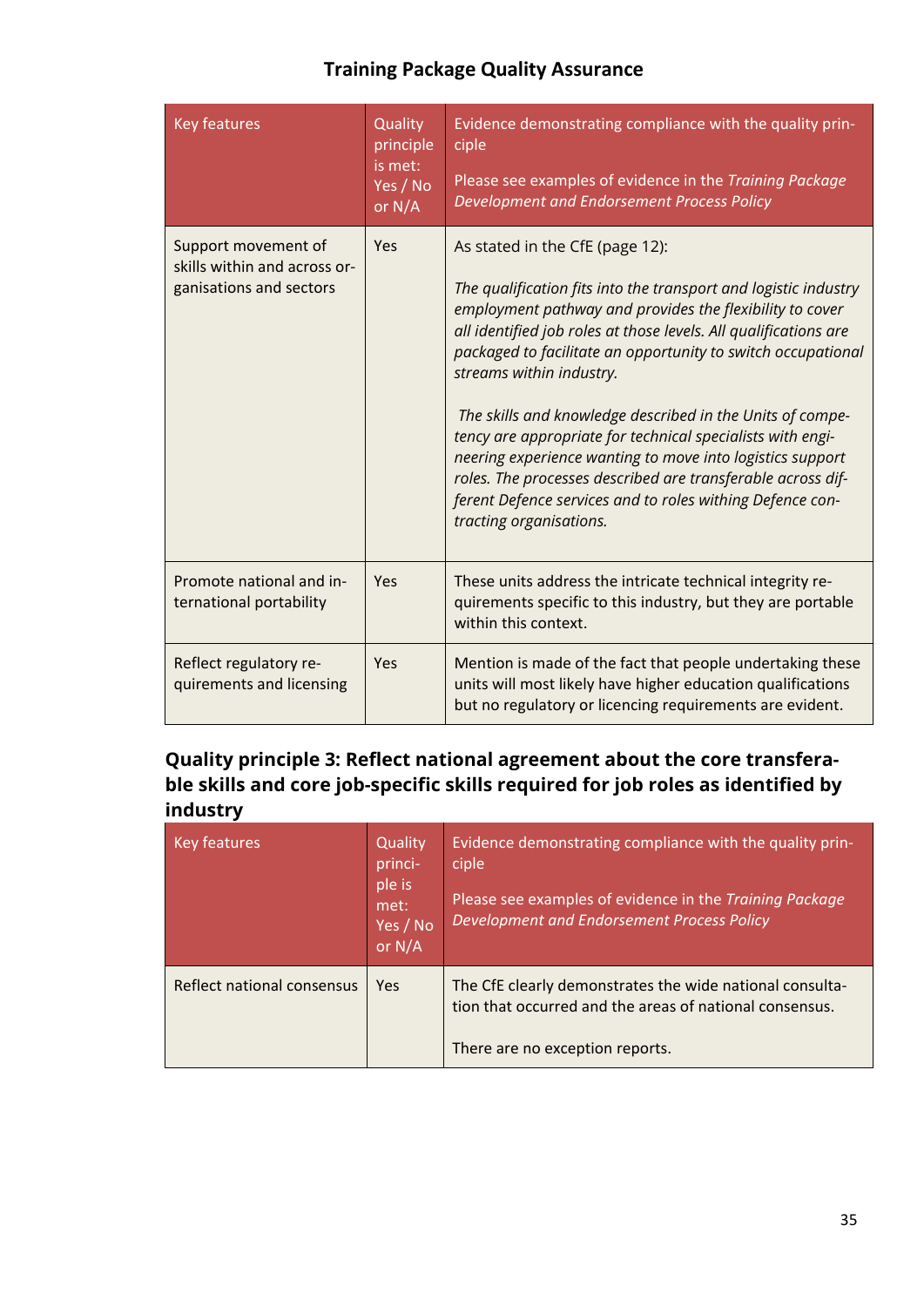| Key features                                        | Quality<br>princi-<br>ple is<br>met:<br>Yes / No<br>or N/A | Evidence demonstrating compliance with the quality prin-<br>ciple<br>Please see examples of evidence in the Training Package<br>Development and Endorsement Process Policy                                                                                                                                                  |
|-----------------------------------------------------|------------------------------------------------------------|-----------------------------------------------------------------------------------------------------------------------------------------------------------------------------------------------------------------------------------------------------------------------------------------------------------------------------|
| Recognise convergence<br>and connectivity of skills | Yes                                                        | This revised qualification and associated units clearly ad-<br>dress areas of commonality and connectivity across indus-<br>try sectors by being written to provide generic context<br>while simultaneously addressing the technical integrity re-<br>quirements of NSB and associated job roles within an NSB<br>contexts. |

## **Quality principle 4: Be flexible to meet the diversity of individual and employer needs including the capacity to adapt to changing job roles and workplaces**

| <b>Key features</b>                                          | Quality<br>principle<br>is met:<br>Yes / No<br>or N/A | Evidence demonstrating compliance with the quality prin-<br>ciple<br>Please see examples of evidence in the Training Package<br>Development and Endorsement Process Policy                                                                                                                                                                                                                                                                                                                                                                                                                                                                                                                                                                                                                             |
|--------------------------------------------------------------|-------------------------------------------------------|--------------------------------------------------------------------------------------------------------------------------------------------------------------------------------------------------------------------------------------------------------------------------------------------------------------------------------------------------------------------------------------------------------------------------------------------------------------------------------------------------------------------------------------------------------------------------------------------------------------------------------------------------------------------------------------------------------------------------------------------------------------------------------------------------------|
| Meet the diversity of indi-<br>vidual and employer<br>needs  | Yes                                                   | The CfE highlights how all relevant sectors and industry<br>representatives were widely consulted and their needs<br>and views incorporated into the development of the units,<br>the associated revised qualifications and skill set.                                                                                                                                                                                                                                                                                                                                                                                                                                                                                                                                                                 |
| Support equitable access<br>and progression of learn-<br>ers | Yes                                                   | There are no pre-requisite units in any of the new units,<br>specific to this review.<br>Where appropriate the units provides flexibility and porta-<br>bility across sectors and are easily accessible through the<br>use of plain English and phrasing. Assessment and context<br>is clear.<br>As stated in the CfE (page 9):<br>The equity review undertaken for the proposed qualifica-<br>tion, Skill Set, Units of Competency and their assessment re-<br>quirements provides evidence that the draft TLI Transport<br>and Logistics Training Package components meet the re-<br>quirements of flexibility and functionality. Access to training<br>and mobility within and between industry sectors is sup-<br>ported by industry. None of the components submitted<br>have entry requirements. |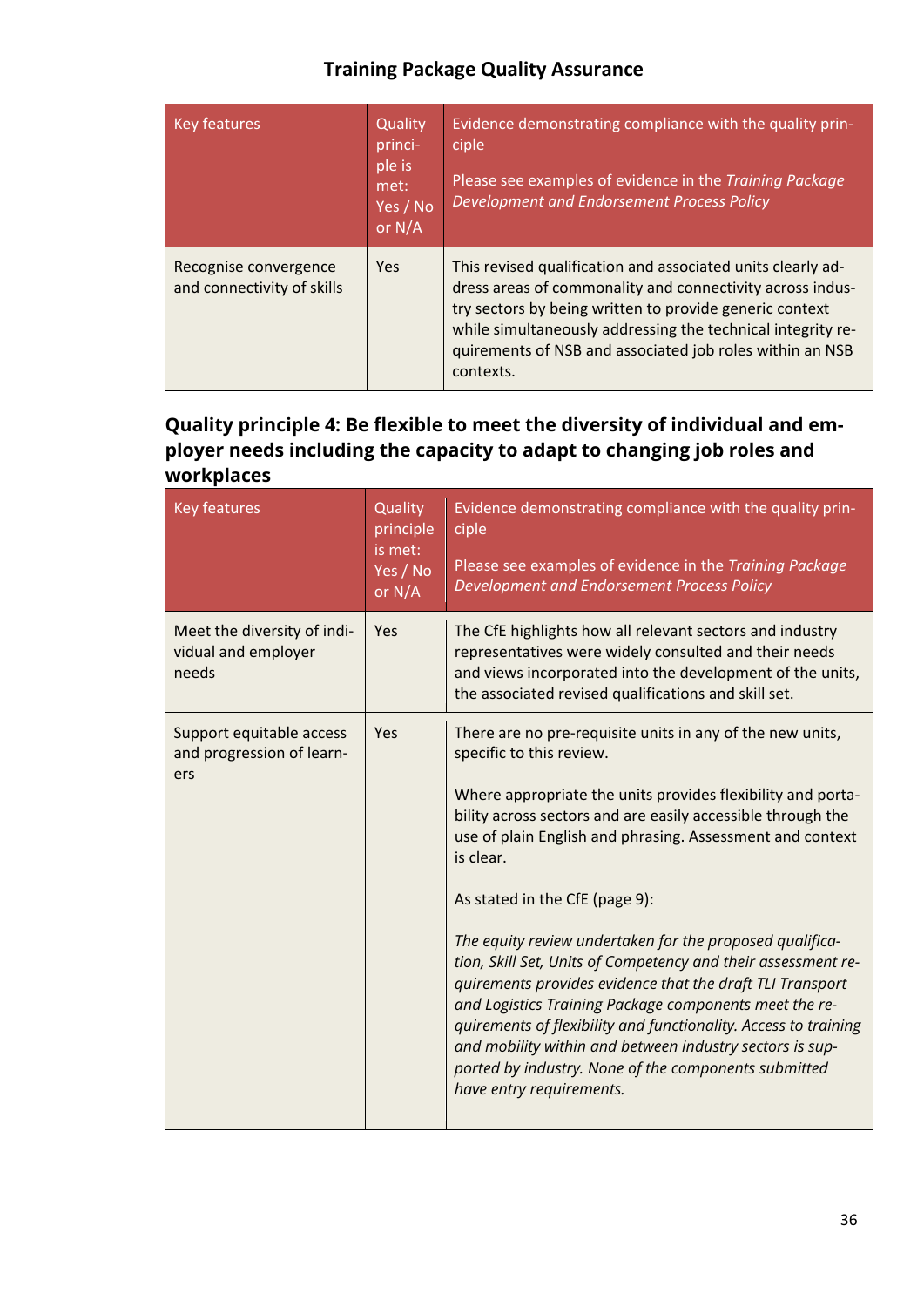## **Quality principle 5: Facilitate recognition of an individual's skills and knowledge and support movement between the school, vocational education and higher education sectors**

| <b>Key features</b>                                          | Quality<br>princi-<br>ple is<br>met:<br>Yes / No<br>or N/A | Evidence demonstrating compliance with the quality prin-<br>ciple<br>Please see examples of evidence in the Training Package<br>Development and Endorsement Process Policy                                                                                                                                                                     |
|--------------------------------------------------------------|------------------------------------------------------------|------------------------------------------------------------------------------------------------------------------------------------------------------------------------------------------------------------------------------------------------------------------------------------------------------------------------------------------------|
| Support learner transition<br>between education sec-<br>tors | N/A                                                        | These units and the associated qualification are de-<br>signed for higher education qualified employees working<br>in a very specific and technical role and so a VET in<br>schools pathways is not appropriate. The broader TLI<br>Package does have such pathways.<br>As mentioned previously there are no higher education<br>arrangements. |